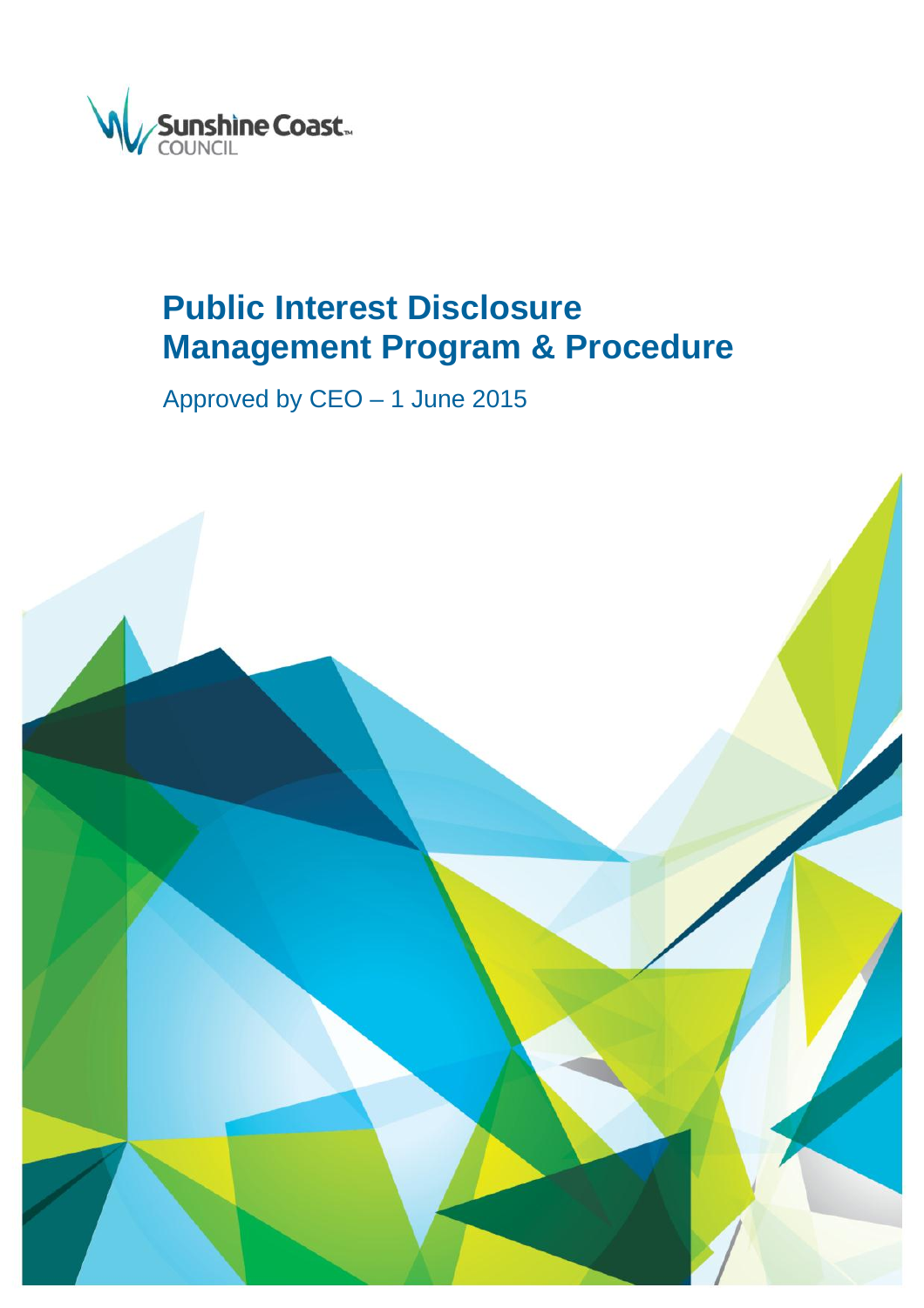© Sunshine Coast Regional Council 2009-current. Sunshine Coast Council™ is a registered trademark of Sunshine Coast Regional Council.

#### **www.sunshinecoast.qld.gov.au**

mail@sunshinecoast.qld.gov.au **T** 07 5475 7272 **F** 07 5475 7277 Locked Bag 72 Sunshine Coast Mail Centre Qld 4560

#### **Acknowledgements**

Council wishes to thank all contributors and stakeholders involved in the development of this document.

#### **Disclaimer**

Information contained in this document is based on available information at the time of writing. All figures and diagrams are indicative only and should be referred to as such. While the Sunshine Coast Regional Council has exercised reasonable care in preparing this document it does not warrant or represent that it is accurate or complete. Council or its officers accept no responsibility for any loss occasioned to any person acting or refraining from acting in reliance upon any material contained in this document.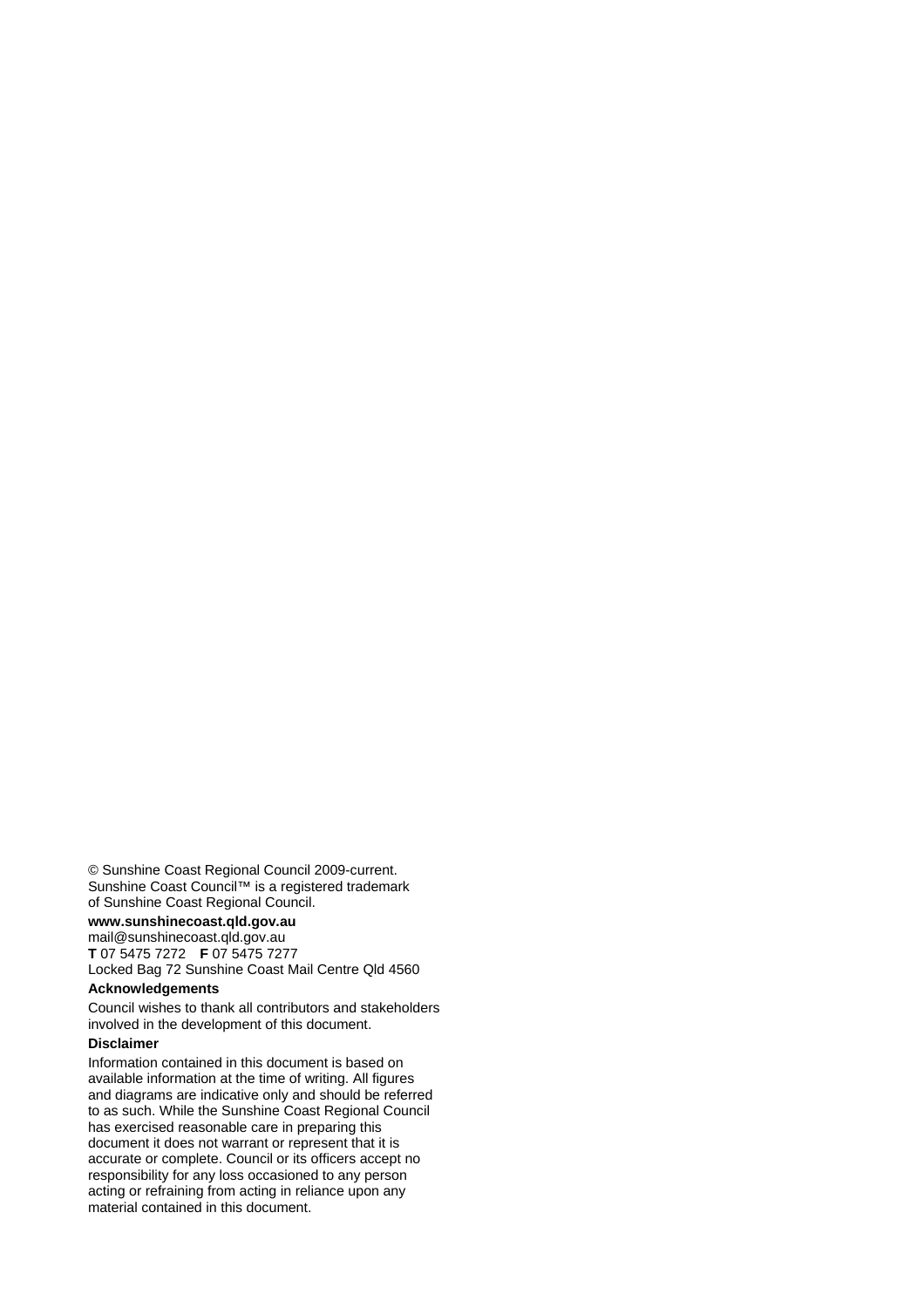## **Contents**

| 1. |                                                                         |  |
|----|-------------------------------------------------------------------------|--|
|    |                                                                         |  |
|    |                                                                         |  |
|    |                                                                         |  |
| 2. | Important Information about Public Interest Disclosures 6               |  |
|    |                                                                         |  |
|    |                                                                         |  |
|    |                                                                         |  |
|    |                                                                         |  |
|    |                                                                         |  |
|    |                                                                         |  |
|    |                                                                         |  |
|    | 2.8 Does the Discloser need to identify themselves?7                    |  |
|    |                                                                         |  |
|    | 2.10 Assumption that a disclosure is a public interest disclosure 8     |  |
|    |                                                                         |  |
|    |                                                                         |  |
|    | 2.13 Multiple allegations contained in a single disclosure8             |  |
|    |                                                                         |  |
|    |                                                                         |  |
|    |                                                                         |  |
|    |                                                                         |  |
|    |                                                                         |  |
| 3. |                                                                         |  |
|    |                                                                         |  |
|    |                                                                         |  |
|    | 3.3 What support and protection is available to a Discloser after the   |  |
|    | 3.4 What support and protection is available to a Subject Officer after |  |
|    |                                                                         |  |
|    |                                                                         |  |
|    |                                                                         |  |
|    | 3.8 Details of the disclosure not to be provided to Case Manager13      |  |
|    |                                                                         |  |
|    |                                                                         |  |
|    |                                                                         |  |
|    |                                                                         |  |
|    |                                                                         |  |
|    |                                                                         |  |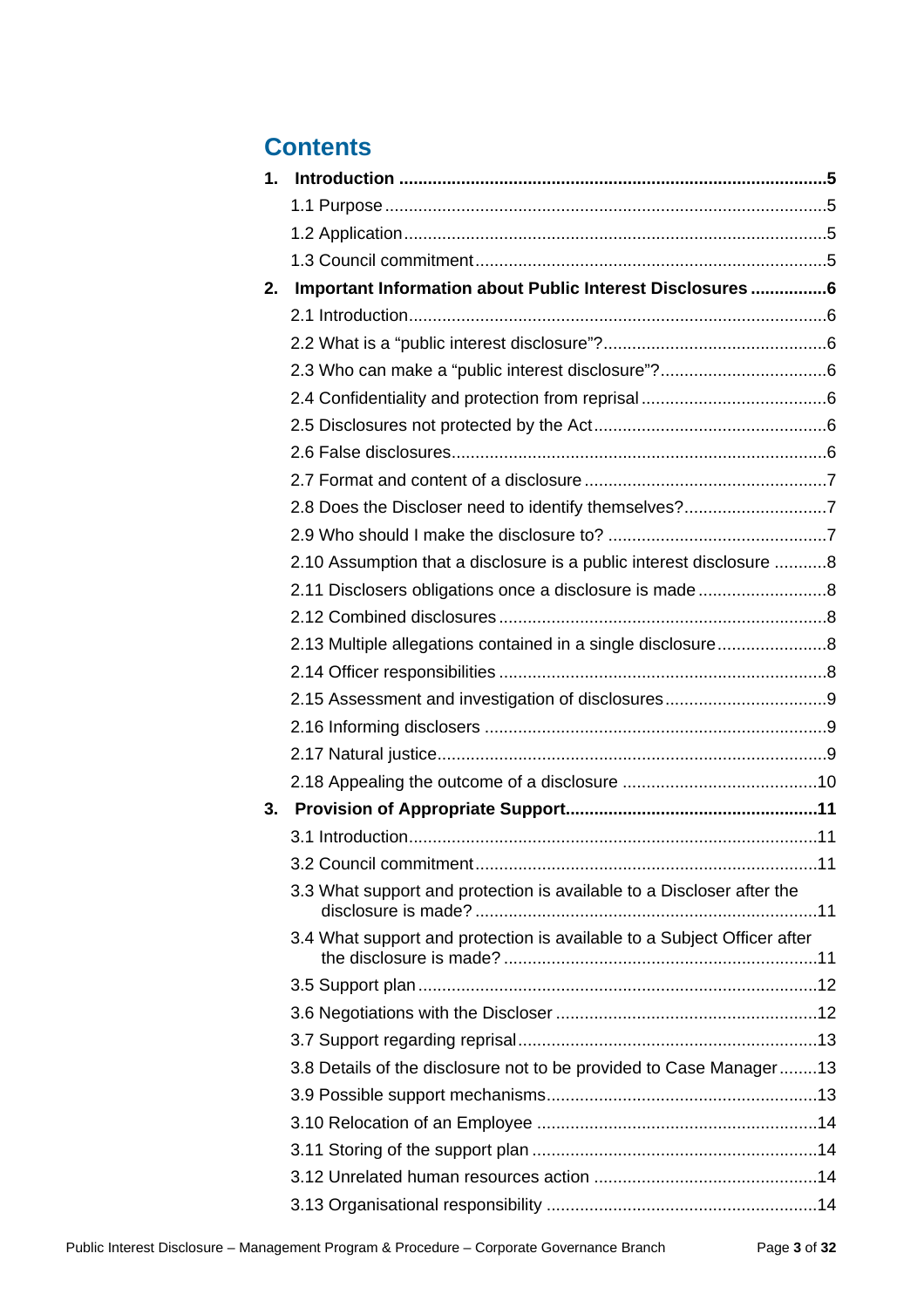|              | 3.14 Public Service Commission's Process for managers & supervisors 14 |  |  |
|--------------|------------------------------------------------------------------------|--|--|
| $\mathbf{4}$ | Proper Assessment of a Public Interest Disclosure16                    |  |  |
|              |                                                                        |  |  |
|              |                                                                        |  |  |
|              | 4.3 Who can make a public interest disclosure?16                       |  |  |
|              | 4.4 Does the disclosure concern a matter about which a public interest |  |  |
|              |                                                                        |  |  |
|              |                                                                        |  |  |
|              |                                                                        |  |  |
|              |                                                                        |  |  |
|              |                                                                        |  |  |
| 5.           |                                                                        |  |  |
|              |                                                                        |  |  |
|              |                                                                        |  |  |
|              |                                                                        |  |  |
| 6.           |                                                                        |  |  |
|              |                                                                        |  |  |
|              |                                                                        |  |  |
|              |                                                                        |  |  |
|              |                                                                        |  |  |
|              |                                                                        |  |  |
| 7.           |                                                                        |  |  |
| 8.           |                                                                        |  |  |
|              |                                                                        |  |  |
|              |                                                                        |  |  |
| 9.           |                                                                        |  |  |
|              |                                                                        |  |  |
|              |                                                                        |  |  |
|              |                                                                        |  |  |
|              |                                                                        |  |  |
|              |                                                                        |  |  |
|              | 10.3 Mechanism for regular evaluation and monitoring 30                |  |  |
|              |                                                                        |  |  |
|              |                                                                        |  |  |
|              |                                                                        |  |  |
|              |                                                                        |  |  |
|              |                                                                        |  |  |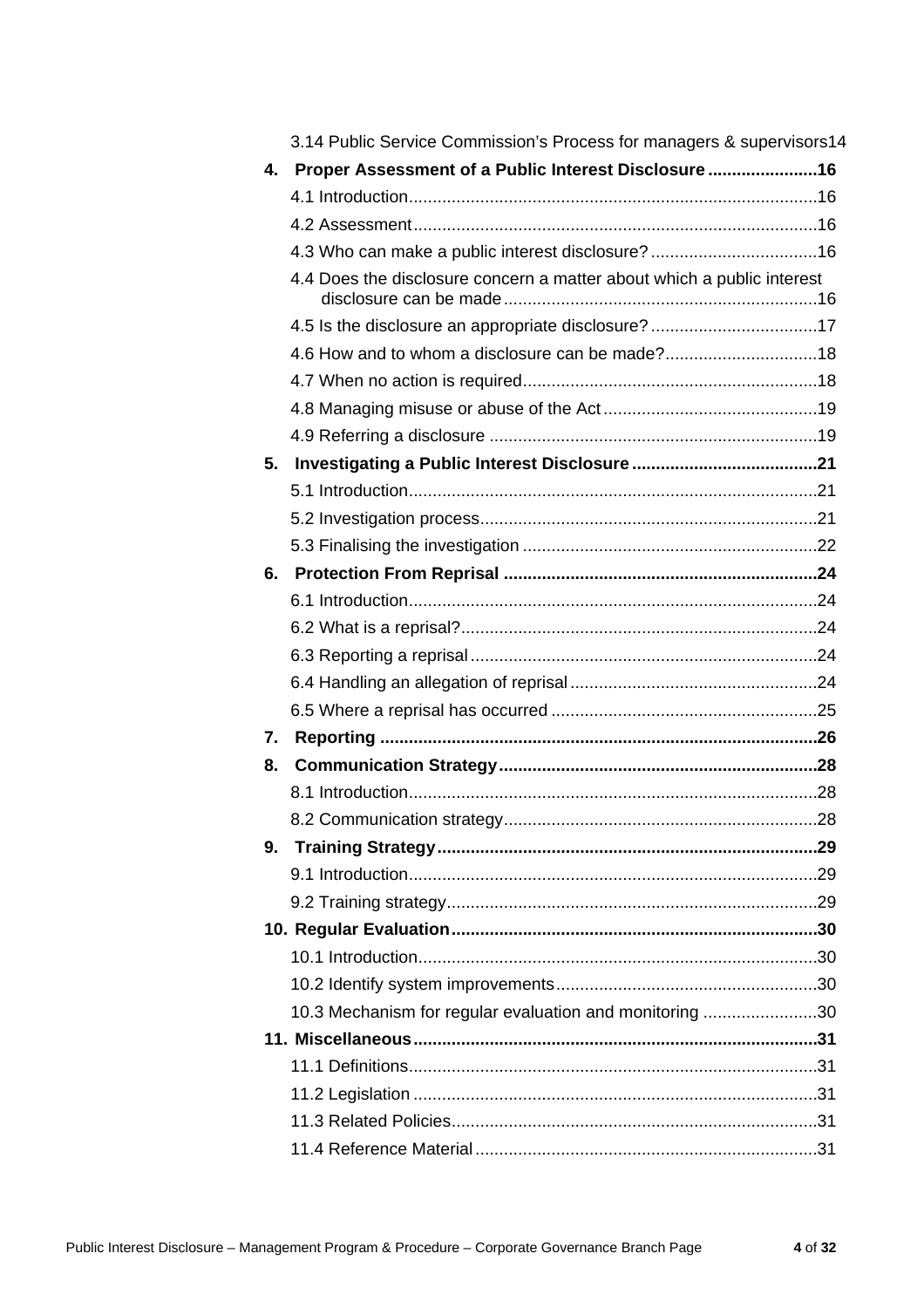## **1. Introduction**

The *Public Interest Disclosure Act 2010* replaces the *Whistleblowers Protection Act 1994*. This management program and procedure has been prepared in accordance with the Public Interest Disclosure Act 2010 (the Act) and the Public Interest Disclosure Standard (the Standard) issued by the Queensland Public Service Commission (PSC). The Standard requires the Chief Executive Officer (CEO) to develop, implement and maintain a management program and reasonable procedures for dealing with public interest disclosures.

## **1.1 Purpose**

This management program and procedure sets out the management program and procedures for managing public interest disclosures received by the Sunshine Coast Regional Council (council) about wrongdoing at council.

## **1.2 Application**

This management program and procedure applies to:

- The Mayor and Councillors;
- All council Employees: and
- Any external person making a disclosure in accordance with the Act.

## **1.3 Council commitment**

The Mayor, Councillors and council's CEO are committed to encouraging the reporting of wrongdoing and to create an environment where public interest disclosures are properly assessed, investigated and dealt with. Senior management endorses the value of public interest disclosures to council and recognises the importance of the proper management of public interest disclosures including the protection of all parties involved.

#### **References**

Section 28(1) *Public Interest Disclosure Act 2010*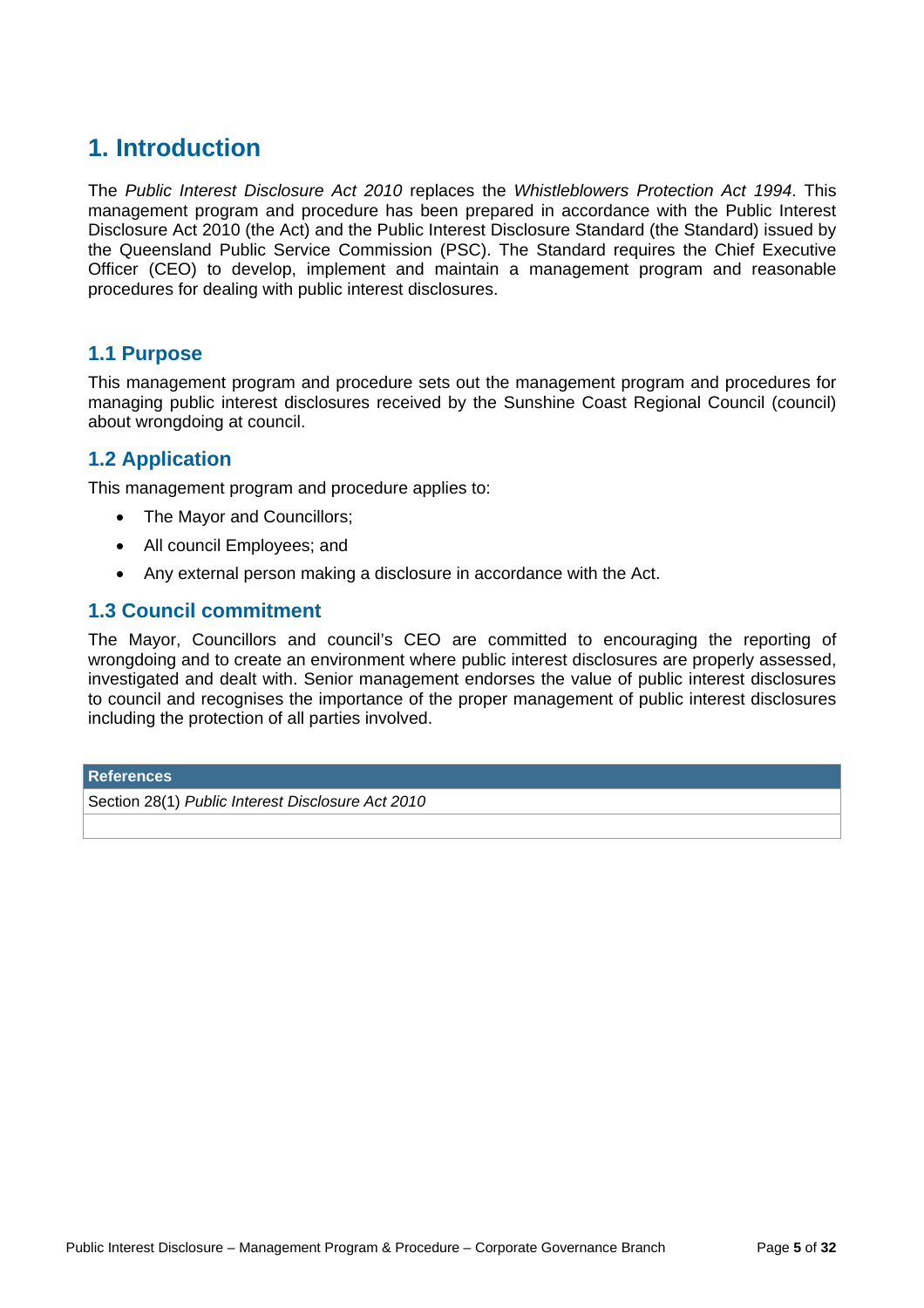## **2. Important Information about Public Interest Disclosures**

## **2.1 Introduction**

Part 2 provides general information on public interest disclosures and applies to all parties who may be impacted by public interest disclosures.

## **2.2 What is a "public interest disclosure"?**

A public interest disclosure is:

- a) a disclosure of information specified in the Act (refer to 2.3);
- b) made in the public interest; and
- c) to an appropriate public sector entity.

## **2.3 Who can make a "public interest disclosure"?**

**Anyone**, including persons external to council, may make a public interest disclosure if they have information about:

- a substantial and specific danger to the health and safety of a person with a disability;
- a substantial and specific danger to the environment; or
- the conduct of another person that could, if proved, be a reprisal.

In addition, those internal to council including the **Mayor, Councillors and Employees** may make a public interest disclosure if they have information about the conduct of another person, which could, if proved, be:

- corrupt conduct (as defined in the *Crime and Corruption Act 2001*);
- maladministration that adversely affects a person's interest in a substantial and specific way;
- a substantial misuse of public resources;
- a substantial and specific danger to public health or safety; or
- a substantial and specific danger to the environment.

## **2.4 Confidentiality and protection from reprisal**

The Act provides confidentiality and protection from reprisal to those who make public interest disclosures. Please refer to part 6 for more information.

### **2.5 Disclosures not protected by the Act**

Some disclosures are not protected by the Act, including disclosures:

- made to the media:
- deemed frivolous or vexatious disclosures;
- that question the merits of government or agency policy; and
- made to avoid disciplinary action.

## **2.6 False disclosures**

Under the Act it is an offence to intentionally make false disclosures.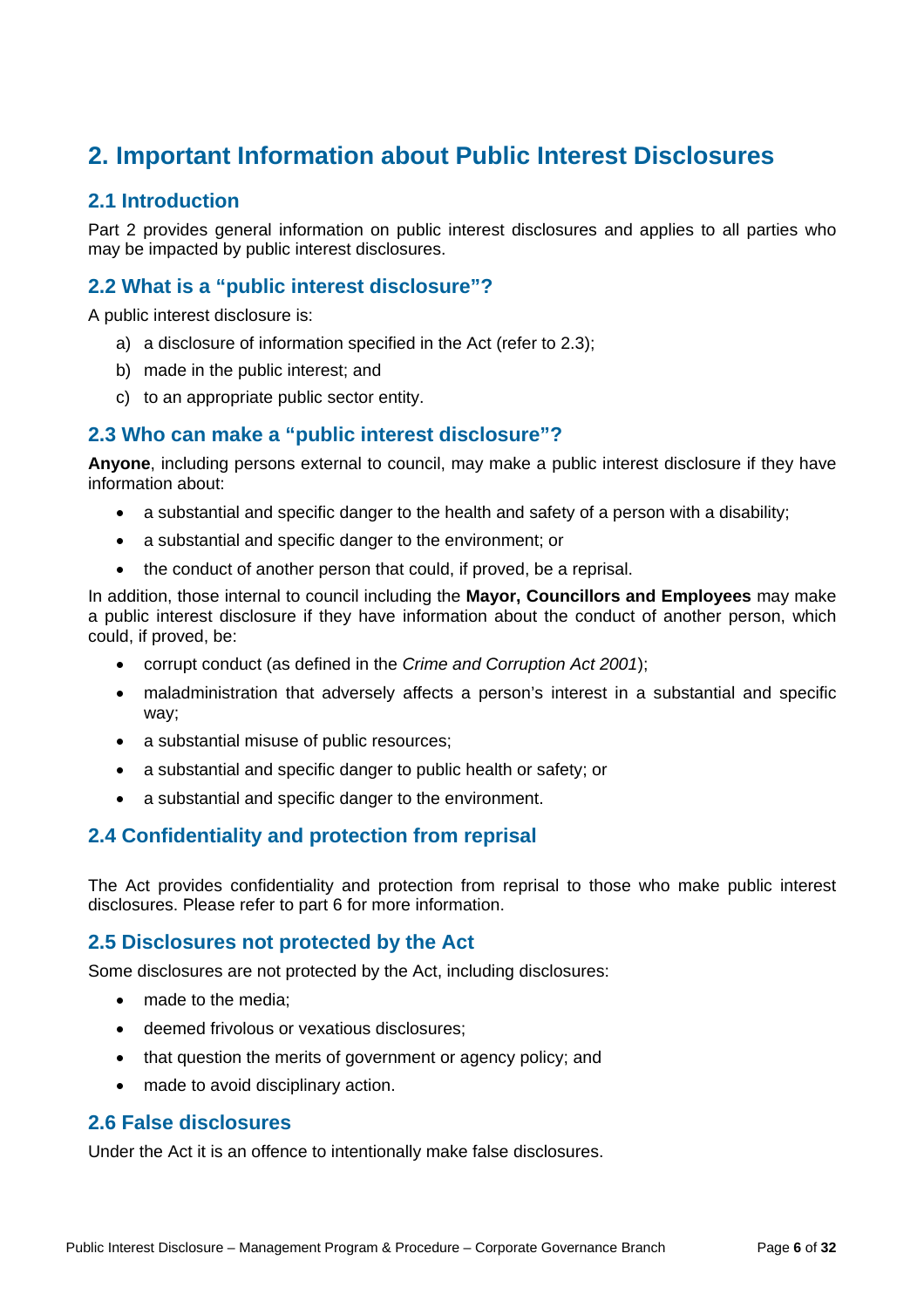## **2.7 Format and content of a disclosure**

There is no specific format required for use in making a public interest disclosure. However to enable the best assessment and investigation outcome, public interest disclosures should be made in writing (whenever possible) and contain all available information. A disclosure can be made verbally.

A Discloser must be prepared to provide supporting evidence to assist the investigation of the disclosure.

To assist Disclosers in making a public interest disclosure, council has prepared a Public Interest Disclosure Form. Council encourages Disclosers to use this form when making a disclosure.

## **2.8 Does the Discloser need to identify themselves?**

Whilst anonymous disclosures can be made, Council prefer that Disclosers identify themselves as this enables the best assessment and investigation of the public interest disclosure and ensures appropriate support is provided to the Discloser. If a discloser chooses to remain anonymous they are asked to provide as much information as possible in their disclosure to enable proper assessment and investigation of the public interest disclosure. Anonymous disclosers will not be informed of the investigation outcome and as a result some of the protections in the Act may not apply to anonymous disclosers.

### **2.9 Who should I make the disclosure to?**

Public interest disclosures should be made to the Public Interest Disclosure Coordinator. In addition Employees may also make a disclosure to a supervisor, manager, executive director or the CEO.

Council's contact details are as follows:

Phone: (07) 5475 7272

Attention PID Coordinator Locked Bag 72, Sunshine Coast MC Qld 4560

Email: integrity@sunshinecoast.qld.gov.au

A disclosure can also be made to a proper authority. A proper authority is an authority that is responsible for investigating the particular issues. Some information on proper authorities is provided in the table below.

If a Disclosers' information relates to more than one type of disclosure, they may contact the appropriate entities suggested below for advice.

| When the disclosure relates to:                    | The appropriate entities are:                                                                       |
|----------------------------------------------------|-----------------------------------------------------------------------------------------------------|
| Corrupt conduct                                    | Sunshine Coast Regional Council                                                                     |
|                                                    | Crime and Corruption Commission                                                                     |
| Maladministration                                  | Sunshine Coast Regional Council                                                                     |
|                                                    | Queensland Ombudsman                                                                                |
| Substantial misuse of public funds                 | Sunshine Coast Regional Council                                                                     |
|                                                    | Queensland Audit Office                                                                             |
| Substantial danger to public health or safety      | Sunshine Coast Regional Council                                                                     |
|                                                    | <b>Health Quality and Complaints Commission</b>                                                     |
| Substantial danger to health or safety of a person | Sunshine Coast Regional Council                                                                     |
| with a disability                                  | Disability and Community Care Services                                                              |
|                                                    | <b>Adult Guardian</b>                                                                               |
| Substantial danger to the environment              | Sunshine Coast Regional Council                                                                     |
|                                                    | Department of Environment & Resource Management<br>or other appropriate State Department or Agency. |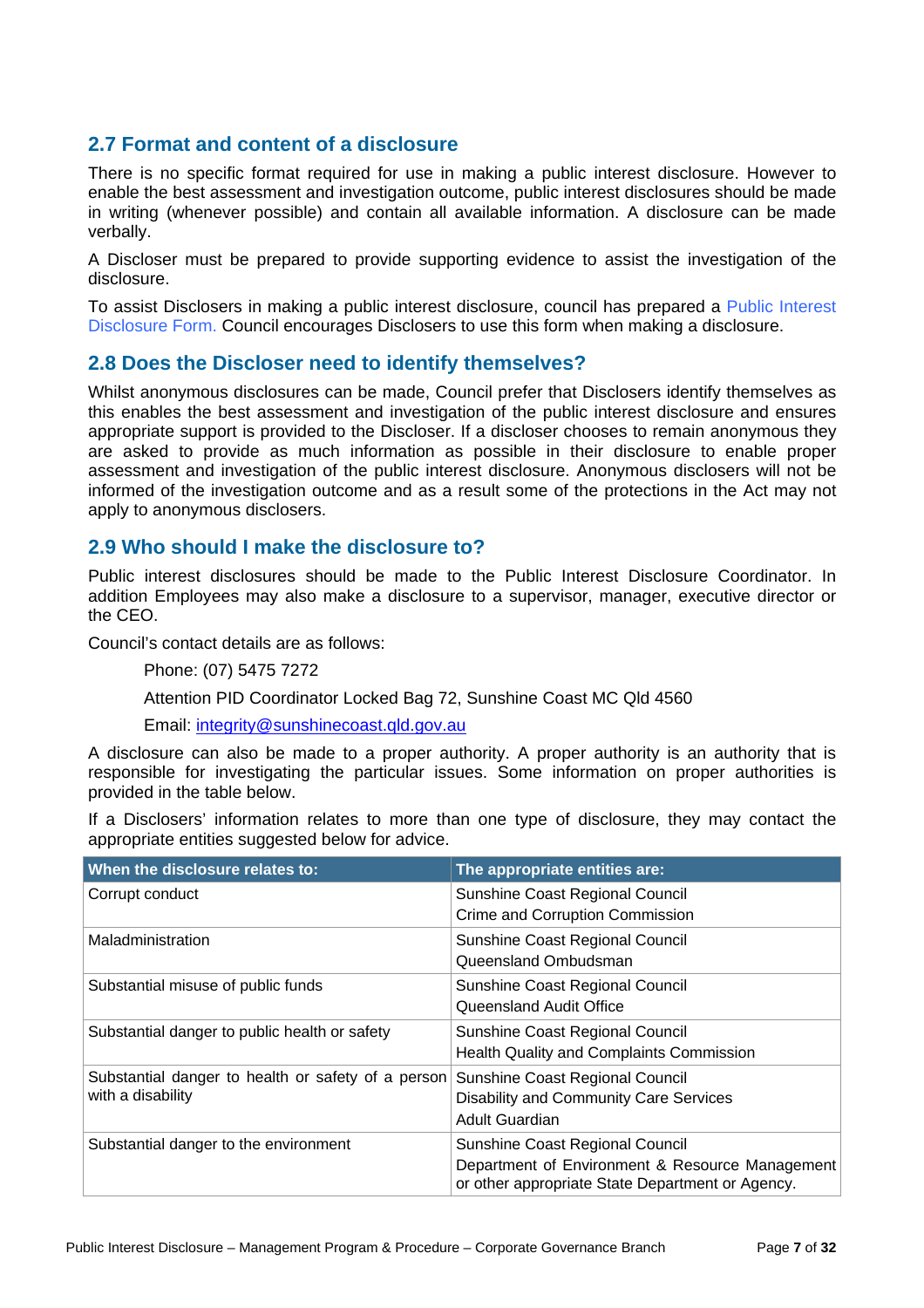| Reprisal | Sunshine Coast Regional Council        |  |
|----------|----------------------------------------|--|
|          | <b>Crime and Corruption Commission</b> |  |

### **2.10 Assumption that a disclosure is a public interest disclosure**

If on initial assessment it is unclear whether a disclosure is a public interest disclosure under the Act, it will be assumed that the disclosure is a public interest disclosure and accordingly the Act will apply.

#### **2.11 Disclosers obligations once a disclosure is made**

Disclosers are required to provide evidence to support their disclosure and to maintain confidentiality to ensure the integrity of the investigation process. This includes:

- not discussing the details of the disclosure with others (noting the exeption contained in 3.3);
- not disclosing any relevant correspondence:
- not discussing the investigation process.

#### **2.12 Combined disclosures**

Where council receives information that contains multiple issues including a public interest disclosure, the issues should be separated and the public interest disclosure referred to the Public Interest Disclosure Coordinator.

#### **2.13 Multiple allegations contained in a single disclosure**

Where a public interest disclosure contains multiple allegations, each allegation will be assessed and managed separately unless the matters are clearly linked and it would be reasonable to view them as a single disclosure. This assessment should be made by the Public Interest Disclosure Coordinator.

| <b>Position:</b>                         | <b>Public Interest Disclosure Responsibilities</b>                                                                                                                                                           |  |  |
|------------------------------------------|--------------------------------------------------------------------------------------------------------------------------------------------------------------------------------------------------------------|--|--|
| <b>CEO</b> and<br>nominated<br>delegates | Communicating the expectation that all Employees are required to conduct their duties<br>$\bullet$<br>to high professional and ethical standards and always act in the public interest (Code of<br>Conduct); |  |  |
|                                          | Ensuring reasonable procedures are in place to deal with a disclosure and that those<br>$\bullet$<br>procedures are published to enable members of the public and Employees to access<br>them;               |  |  |
|                                          | Ensuring disclosures are properly assessed, investigated and dealt with, including<br>$\bullet$<br>appropriate action being taken in relation to any wrongdoing in a disclosure;                             |  |  |
|                                          | Ensuring Employees making a disclosure receive support and protection from reprisal;<br>$\bullet$                                                                                                            |  |  |
|                                          | Ensuring all legislative obligations in relation to reporting and investigation are met;<br>$\bullet$                                                                                                        |  |  |
|                                          | Ensuring all matters involving suspected corrupt conduct are referred to the CCC; and<br>$\bullet$                                                                                                           |  |  |
|                                          | Continual improvement of council's policies and procedures or internal controls.<br>$\bullet$                                                                                                                |  |  |
| <b>Public Interest   •</b>               | Initial assessment to determine whether disclosure is a public interest disclosure;                                                                                                                          |  |  |
| <b>Disclosure</b><br>Coordinator         | General advice about disclosures and the Act;<br>$\bullet$                                                                                                                                                   |  |  |
|                                          | Coordination of disclosure reporting system;<br>$\bullet$                                                                                                                                                    |  |  |
|                                          | Appointment of an investigator (internal);<br>$\bullet$                                                                                                                                                      |  |  |
|                                          | Establishing and maintaining a confidential filing system;<br>$\bullet$                                                                                                                                      |  |  |
|                                          | CEO liaison; including recommendations for changes to procedures or internal controls;<br>$\bullet$                                                                                                          |  |  |
|                                          | Annual review of procedures & guideline; and<br>$\bullet$                                                                                                                                                    |  |  |
|                                          | Statistical reporting to the oversight agency in accordance with the Standard.<br>$\bullet$                                                                                                                  |  |  |

### **2.14 Officer responsibilities**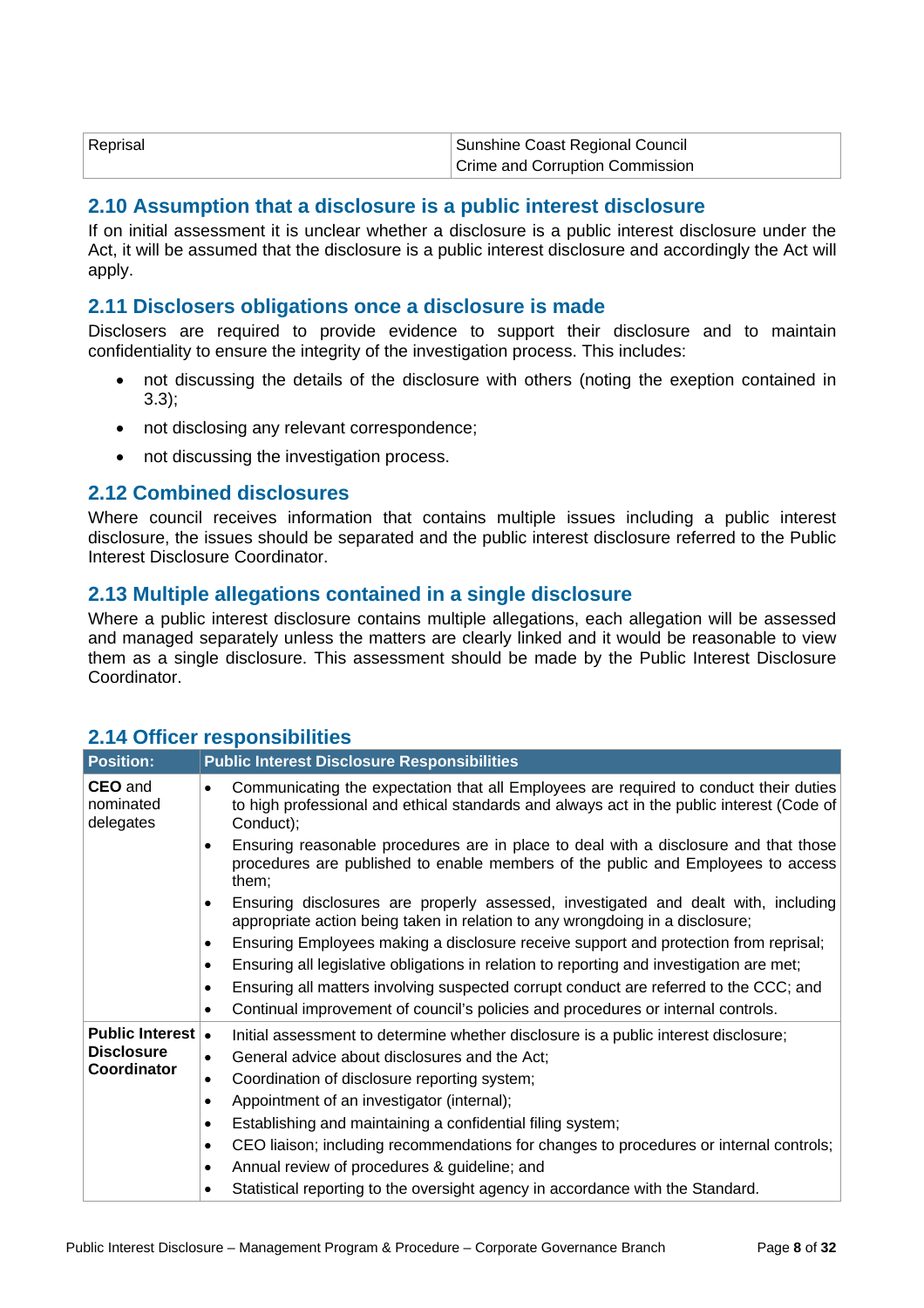| Investigator        | Appointment of an external investigator (if required);<br>$\bullet$                                                           |
|---------------------|-------------------------------------------------------------------------------------------------------------------------------|
|                     | Overseeing and coordinating of investigations;<br>٠                                                                           |
|                     | Advising the discloser of the investigation outcome;                                                                          |
|                     | Establishing and maintaining a confidential filing system;<br>٠                                                               |
|                     | Carrying out investigations; and<br>٠                                                                                         |
|                     | Providing the Discloser and Subject Officer with information about the investigation.                                         |
| <b>Case Manager</b> | Advising the Discloser about what making a disclosure means;<br>$\bullet$                                                     |
| (Executive          | Assessing the immediate protection needs of the Discloser;<br>$\bullet$                                                       |
| Office or HR)       | Listening and responding to any concerns of harassment, intimidation or victimisation in<br>reprisal for making a disclosure; |
|                     | Coordinating and providing support to the Discloser (support plan);<br>٠                                                      |
|                     | Working with management to foster a supportive work environment;<br>$\bullet$                                                 |
|                     | Advising the Discloser of progress regarding reprisal issues;<br>٠                                                            |
|                     | Keeping records of all aspects of case management of the Discloser, including all<br>contact and follow-up action; and        |
|                     | Ensuring the expectations of the Discloser are realistic.                                                                     |

## **2.15 Assessment and investigation of disclosures**

All disclosure will be forwarded to the Public Interest Disclosure Coordinator who will assess the disclosure and determine whether it requires investigation. Please refer to parts 4 and 5 for more information on this aspect of the process.

## **2.16 Informing disclosers**

The Investigator will keep the Discloser informed throughout the investigation process. If an anonymous Discloser has provided a contact point then the anonymous Disclosure should be updated using the contact point provided.

## **2.17 Natural justice**

The Subject Officer(s) of any public interest disclosure will be afforded natural justice.

Affording natural justice does not mean that council must advise the Subject Officer(s) of the allegation as soon as it is received or an investigation is commenced. Furthermore, the Subject Officer(s) need not be told about the allegation if enquiries confirm the allegation is unfounded and council takes no further action. The particular requirements of natural justice will vary between cases.

Section 65 of the Act provides that confidential information may be disclosed for natural justice obligations. However, before information can be released it must be clear that:

- the release of the information is essential to provide natural justice. If it is possible for a Subject Officer(s) to answer allegations without the source of the allegations being identified, the release of information cannot be said to be essential; and
- the risk of reprisal against the Discloser is low.

Before the identity of the Discloser can be released by the Public Interest Disclosure Coordinator or the Case Manager, the Discloser should be notified that their identity is to be revealed and the reason for that release. No other person is authorised to release the identity of the Discloser without the approval of the Public Interest Disclosure Coordinator.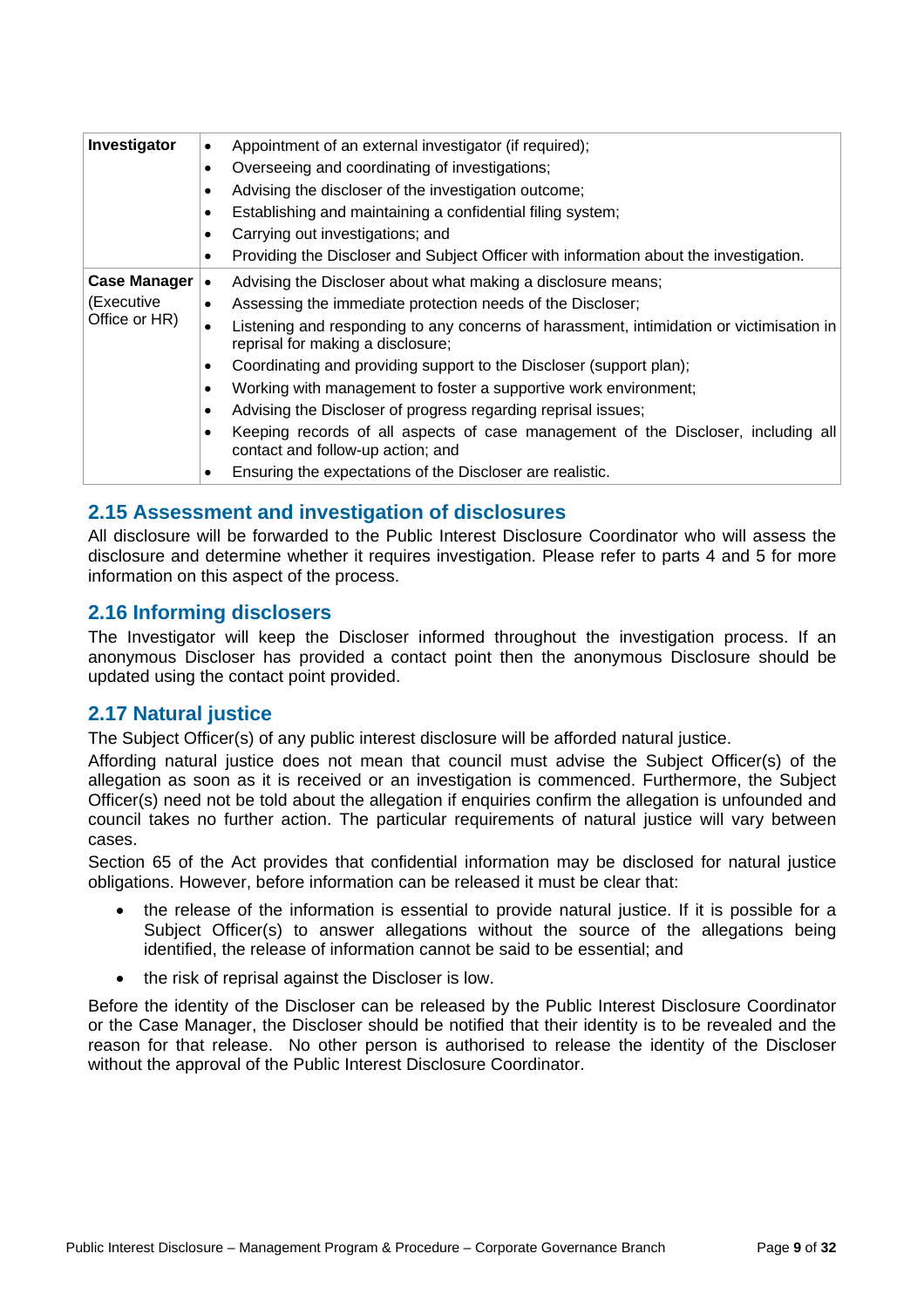## **2.18 Appealing the outcome of a disclosure**

Under the Act Disclosers have a right of appeal or review regarding the management and/or outcome of their disclosure. The review can be an internal or external review. External review avenues include the Public Service Commission, Queensland Ombudsman and the Crime and Corruption Commission (CCC).

| <b>References</b>                                                                                                                  |
|------------------------------------------------------------------------------------------------------------------------------------|
| Public Interest Disclosure Act 2010 – chapters 2, 3 and 4                                                                          |
| Public Interest Disclosure Standard                                                                                                |
| Public Service Commission Publication – Thinking about blowing the whistle? (A guide for individuals)                              |
| Public Service Commission Publication – Has one of your staff blown the whistle? (A guide for managers)                            |
| Public Service Commission Publication – Managing a public interest disclosure program (A guide for public<br>sector organisations) |
| Public Service Commission Publication - Public Interest Disclosures Frequently Asked Questions                                     |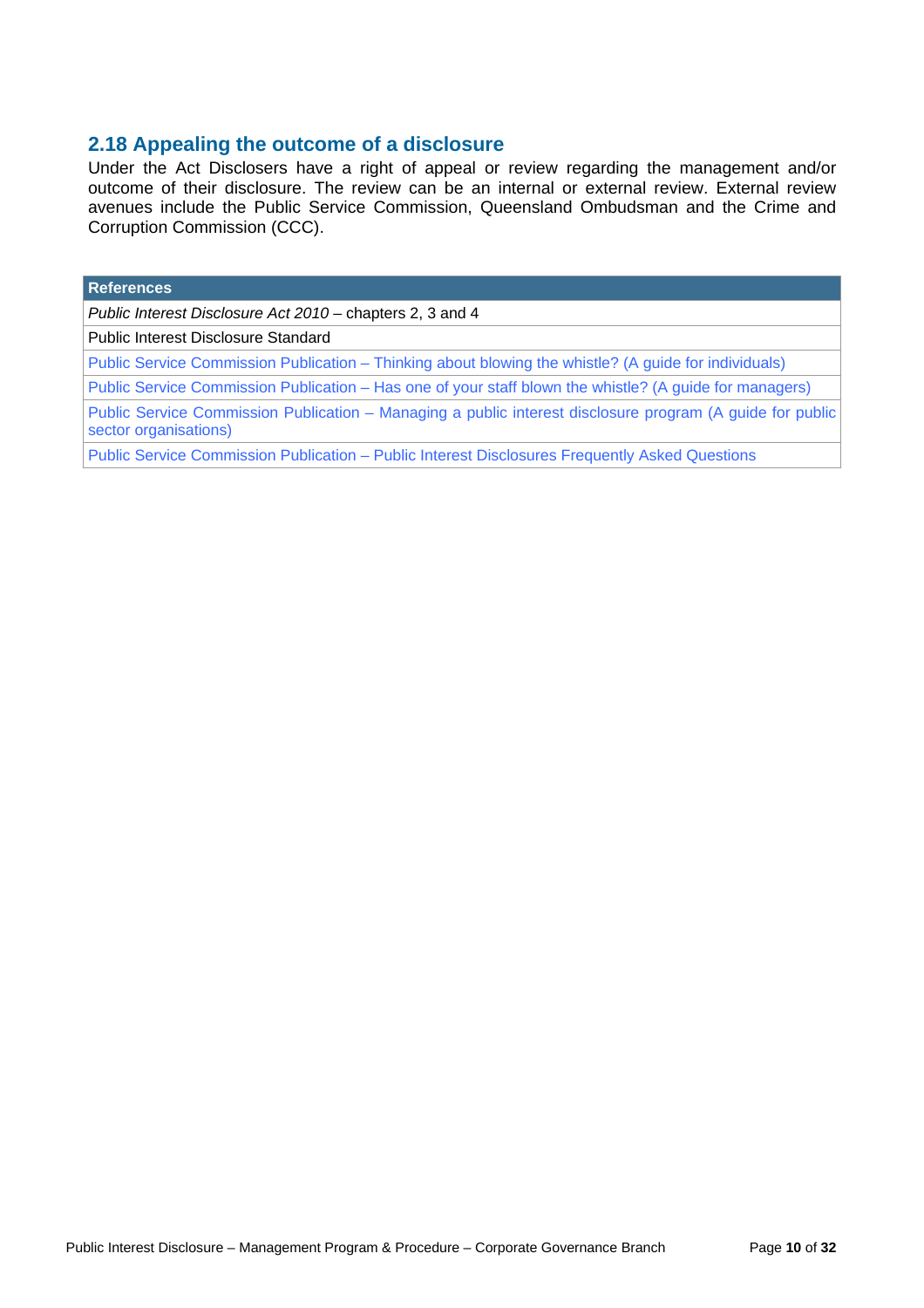## **3. Provision of Appropriate Support**

## **3.1 Introduction**

Part 3 provides information on the support available to disclosers and applies to:

- Case Manager;
- Discloser:
- Subject Officer; and
- Managers and Supervisors

For more information on your responsibilities see the responsibilities table at the end of part 3.

## **3.2 Council commitment**

Council will ensure that all people involved in disclosures (the Discloser or the Subject Officer) are offered an appropriate level of support and case management. Action will be taken to ensure that, where possible, people's identities and the details of the disclosure remain confidential.

## **3.3 What support and protection is available to a Discloser after the disclosure is made?**

All disclosures will be treated with the strictest confidence, including disclosures which do not qualify as public interest disclosures. The Discloser's concerns will be taken seriously and their privacy and confidentiality protected as far as possible throughout any investigation process.

A Discloser may share information with their Employee Assistance Program provider, their union representative or a support person. Further information and support for Disclosers is available from the CCC, Queensland Ombudsman and PSC websites.

The Act states Disclosers are not liable (civilly, criminally or under an administrative process) for making a public interest disclosure. An Employee cannot be dismissed on the basis of making a disclosure or intending to make a disclosure in accordance with the Act.

Council is responsible for protecting all Disclosers from reprisal including members of the public and anonymous disclosers. An assessment of the risk of reprisal should be conducted on the information provided to council and where possible support should be provided to the Discloser.

It is an offence for an Employee to make or cause to be made a reprisal because of a belief that another person has made, or intends to make, a disclosure. If a person feels as though they have been disadvantaged or subjected to a reprisal for making a disclosure, they should raise the issue immediately with the Public Interest Disclosure Coordinator.

## **3.4 What support and protection is available to a Subject Officer after the disclosure is made?**

Subject Officers, who have had a disclosure made against them, are assumed to be innocent of any adverse allegation until there is evidence to the required standard of proof to show otherwise. The rules of natural justice apply to any Subject Officer under investigation in respect of an allegation made against them.

A Subject Officer may share information with and receive support from their Employee Assistance Program provider, their union representative or a support person.

It is the responsibility of the Investigator to provide feedback to the Discloser about the outcome of the investigation resulting from the disclosure. A Discloser who is not an Employee will also be informed of progress and outcome of the investigation resulting from his or her disclosure.

Any apparent conflict between disclosure and confidentiality will be risk-managed through a clear focus on the prevention and investigation of fraud, wrongdoing and unethical behaviour.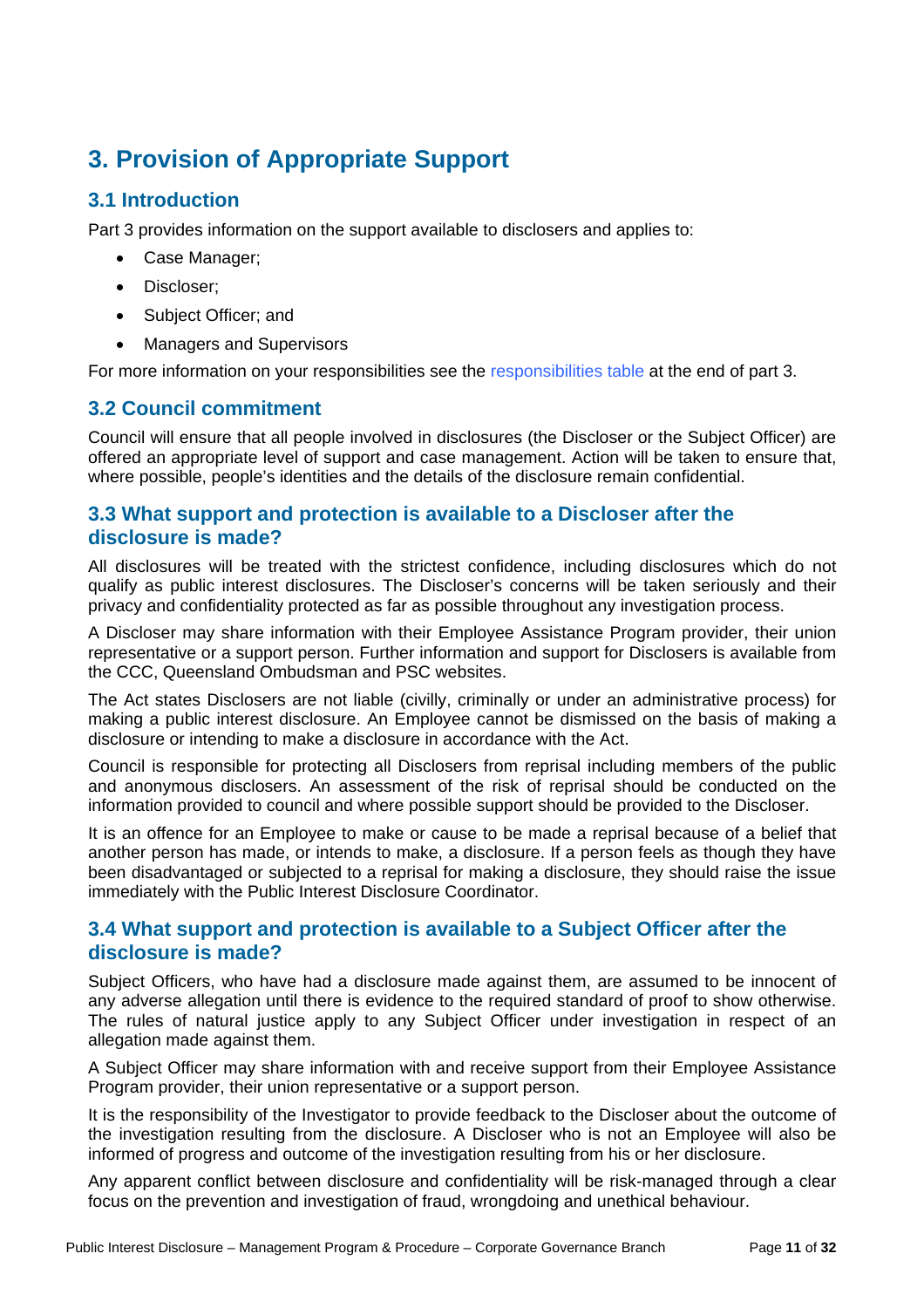## **3.5 Support plan**

The support plan is intended to detail, in consultation with the Discloser, steps council will take to ensure the risk of reprisal is minimised and the Discloser has adequate support mechanisms in place.

A support plan should include:

- reference to the direction from the Chief Executive Officer (or his delegate) on how to handle the disclosure;
- the name of the Discloser:
- the name/s of the Subject Officer/s:
- the working relationship between the disclosure and Subject Officer/s;
- the risks identified for possible reprisal;
- the key concerns around the risk of reprisal against the Discloser; and
- the support systems implemented.

If a support plan is required, the following steps must be followed and documented:



## **3.6 Negotiations with the Discloser**

It is important that when considering a support plan the Public Interest Disclosure Coordinator and/or Case Manager discuss the content of the support plan with the Discloser. The focus of these discussions should be to ascertain any concerns regarding reprisal that the Discloser may have.

These discussions will be confined to the contents of the support plan and will not involve any discussions on the information contained within the disclosure or the progress of the investigation.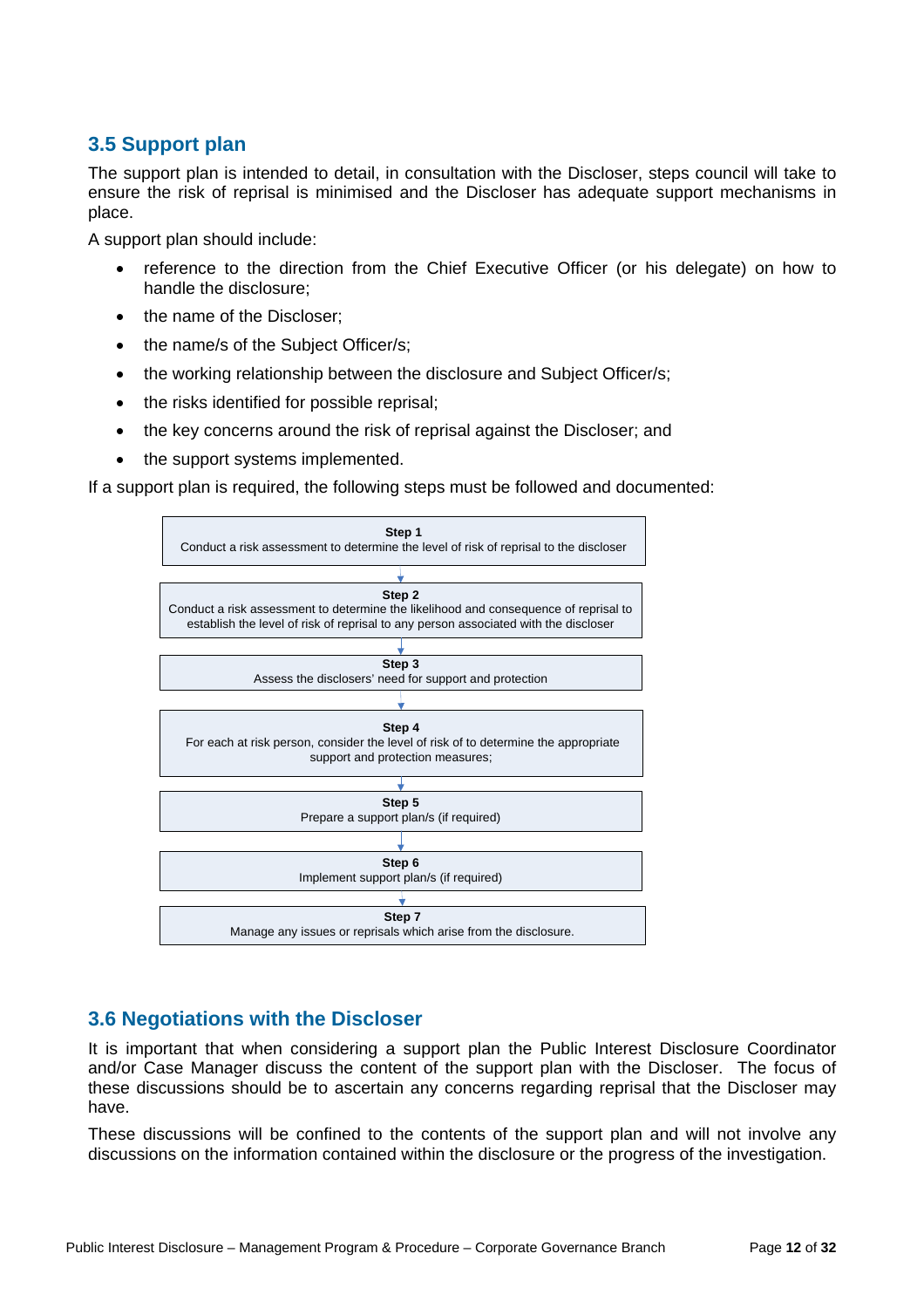## **3.7 Support regarding reprisal**

The Public Interest Coordinator and/or Case Manager are to advise the Discloser that the role of the Case Manager is to:

- discuss any concerns regarding reprisal;
- draft a support plan to address any such concerns as much as possible;
- not to discuss the disclosure; and
- provide all information regarding the disclosure to the Investigator at the appropriate time to preserve the integrity of the investigation.

### **3.8 Details of the disclosure not to be provided to Case Manager**

The Case Manager will not be provided with the detail of the disclosure, this is a deliberate separation of duties where the Investigator is not part of the development of the support plan and the Case Manager is not involved in the investigation (discussions regarding the disclosure detail).

## **3.9 Possible support mechanisms**

The support mechanisms provided to the Discloser may include:

- acknowledging that making the public interest disclosure was the right thing to do and is valued;
- making a clear statement that the entity will support the Discloser;
- appointing an appropriate person (separate from the investigation function) with sufficient authority to ensure the Discloser has appropriate support and protection from reprisals for example a senior officer who the Discloser trusts;
- appointing a mentor, confidante or other support officer to assist the Discloser throughout the process;
- regularly checking on the Discloser's well-being, where this is warranted;
- providing moral and emotional support;
- advising the Discloser about the resources available in the organisation to handle any concerns the Discloser may have as a result of making a public interest disclosure;
- ensuring any suspicions of victimisation or harassment are dealt with;
- maintaining contact with the Discloser; and
- negotiating with the Discloser a formal end to the Discloser's involvement with the Support Program, when it is agreed that the Discloser no longer needs assistance.

The following additional support is available for Employees who make disclosures:

- where the health of the Discloser becomes a concern, liaising with officers responsible for occupational workplace health and safety;
- relocating the Employee within the workplace (refer to  $3.10$ );
- refer the Discloser to the Employee Assistance Program or arrange for other professional counselling; and
- generating support for the Discloser in that individual's work unit if appropriate.

It is important to note that the lists above are not exhaustive and are a guide. It is at the discretion of the Public Interest Coordinator and/or Case Manager to determine what mechanisms are appropriate to provide the necessary support systems to the Discloser.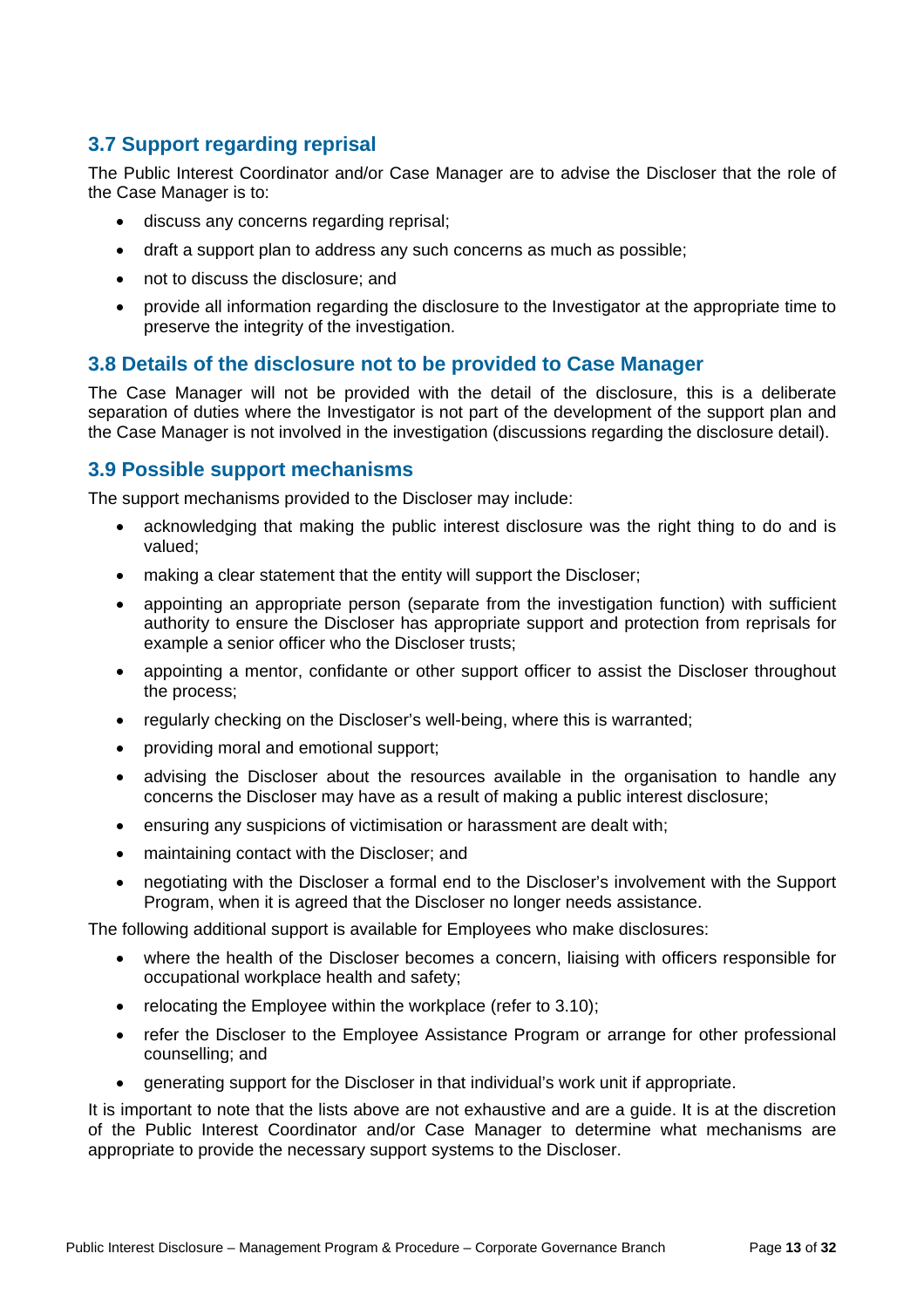## **3.10 Relocation of an Employee**

An Employee who makes a public interest disclosure has a right to apply for relocation if:

- a) it is likely a reprisal will be taken against the Employee if the Employee continues in their existing work location; and
- b) the only practical way to remove or substantially remove the risk of a reprisal is to relocate the Employee.

HR may consider other factors (including HR guidelines) when determining whether to relocate a Discloser.

## **3.11 Storing of the support plan**

Support plans for Disclosers should be treated as confidential documentation and stored accordingly. Access to the support plans will be restricted to the Public Interest Coordinator and/or Case Manager. Support plans will not be provided to the Discloser. However this information may be sought through an information privacy application.

## **3.12 Unrelated human resources action**

The implementation support mechanisms for a Discloser do not prevent a manager taking reasonable routine management action, provided the reasons for taking such action does not include the fact that the person has made the public interest disclosure. The management action may include:

- a reasonable appraisal of the Employee's work performance:
- a reasonable requirement that the Employee undertake counselling;
- a reasonable suspension of the Employee from the employment workplace;
- a reasonable disciplinary action;
- a reasonable action to transfer or deploy the Employee;
- a reasonable action to end the Employee's employment by way of redundancy or retrenchment;
- $\bullet$  a reasonable action in relation to an action mentioned in paragraphs (a) to (f):
- a reasonable action in relation to the Employee's failure to obtain a promotion, reclassification, transfer or benefit, or to retain a benefit, in relation to the Employee's employment.

### **3.13 Organisational responsibility**

Employees have a responsibility to:

- make a commitment to, and act in accordance with, the Act and this document;
- prevent, discourage and refrain from any act of reprisal against a person where it is believed that the person has or will make a public interest disclosure;
- accept and implement actions from the support plan as directed by the Case Manager or Public Interest Disclosure Coordinator; and
- familiarise themselves with their obligations under the Act, this document and the policies outlined in part 11.3.

### **3.14 Public Service Commission's Process for managers & supervisors**

The Public Service Commission (PSC) has developed a process to assist managers and supervisors in receiving, assessing and handling a public interest disclosure for more information refer to Public Service Commission Publication- *Has one of your staff blown the whistle?*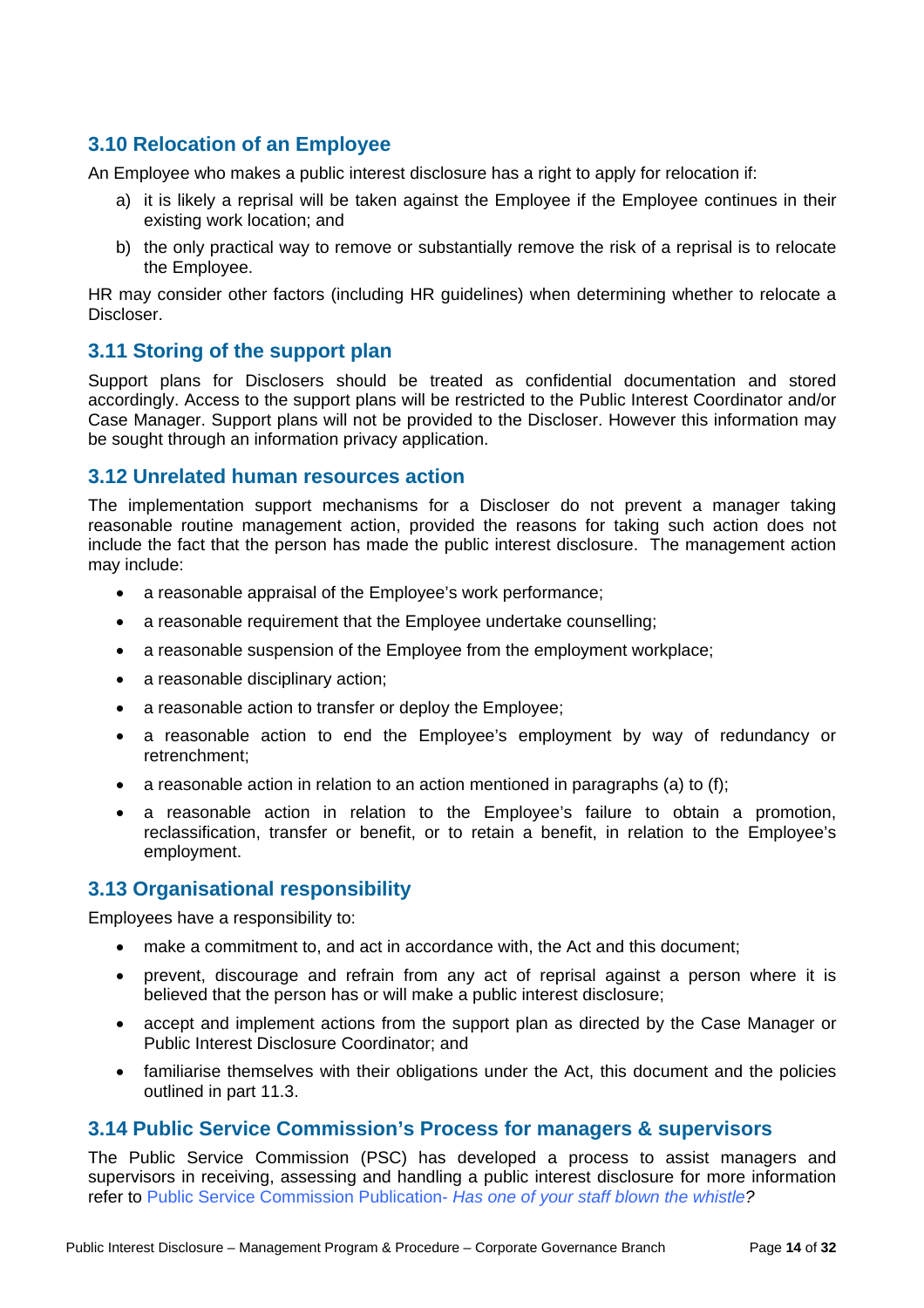| <b>Responsible Officer</b> | <b>Responsibilities</b>                                                       |
|----------------------------|-------------------------------------------------------------------------------|
| Case Manager               | Conduct a risk assessment and then prepare and implement the support<br>plan. |
| Managers & Supervisors     | Provide support as required.                                                  |
| <b>Disclosers</b>          | Work with the Case Manager to develop and implement a support plan.           |
| <b>Subject Officers</b>    | Work with the Case Manager to develop and implement a support plan.           |

#### **References**

*Public Interest Disclosure Act 2010* – section 28(1)(a)

Public Interest Disclosure Standard – section 6.6

Public Service Commission Publication - Thinking about blowing the whistle? (A guide for individuals)

Public Service Commission Publication - Has one of your staff blown the whistle? (A guide for managers)

Public Service Commission Publication - Managing a public interest disclosure program (A guide for public sector organisations)

Public Service Commission Publication - Public Interest Disclosures Frequently Asked Questions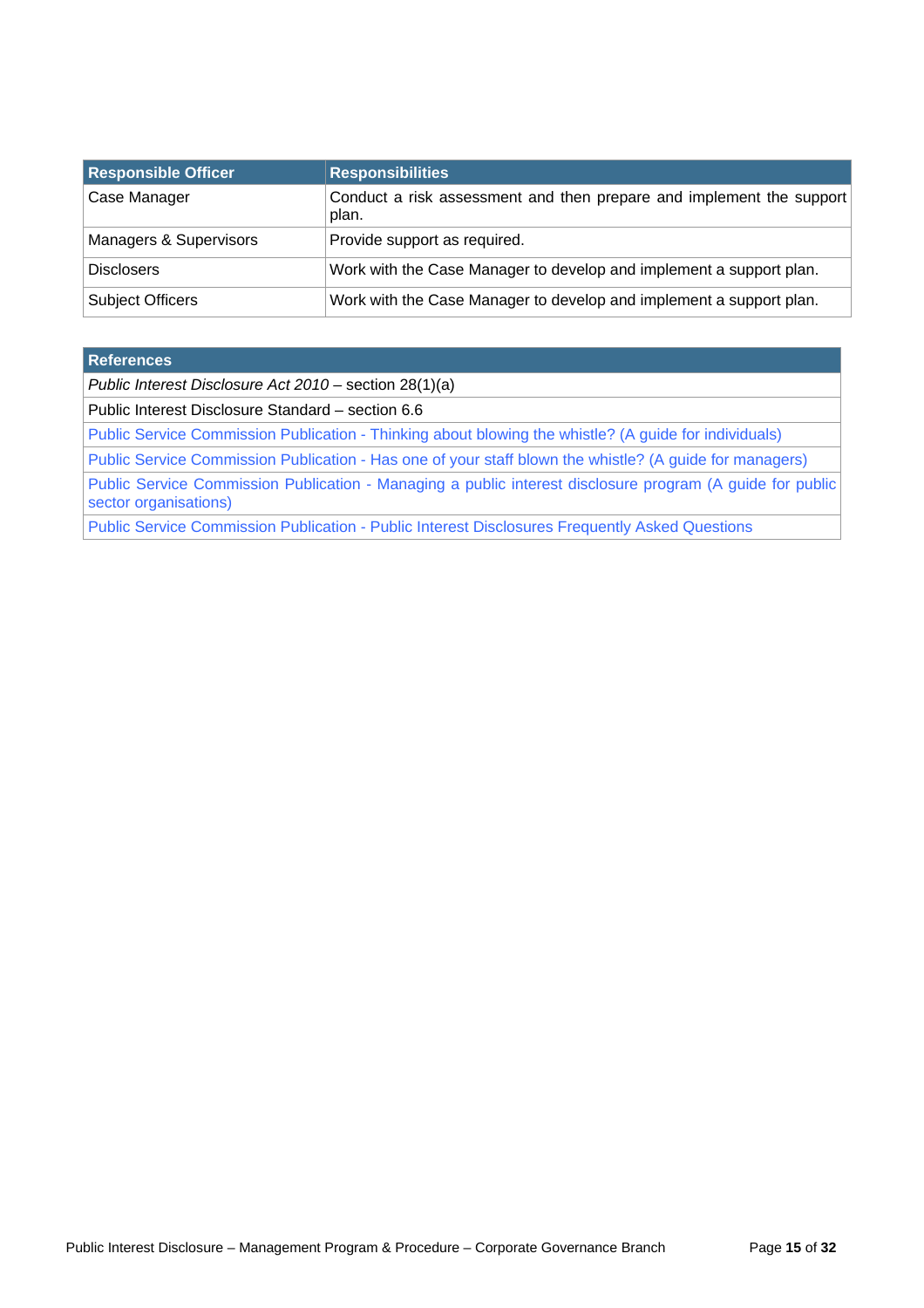## **4. Proper Assessment of a Public Interest Disclosure**

## **4.1 Introduction**

Part 4 provides information on the assessment of public interest disclosures and applies to the:

- Public Interest Disclosure Coordinator;
- Investigator;
- Discloser; and
- Managers and Supervisors.

For more information on your responsibilities see the responsibilities table at the end of part 4.

## **4.2 Assessment**

When a disclosure is made it will be properly assessed to determine if the disclosure:

- a) was made by an appropriate person (refer to 4.3);
- b) concerns a matter about which a public interest disclosure can be made (refer to 4.4);
- c) meets the subjective or objective test (refer to 4.5);
- d) has been made to an individual or entity that may receive a public interest disclosure (refer to 4.6); and
- e) has been made in accordance with council's public interest disclosure procedure or to a person listed in the Act (refer to 4.6).

If the answer is yes to all the points above then, the information disclosed is a public interest disclosure and must be properly investigated by council.

## **4.3 Who can make a public interest disclosure?**

**Anyone**, including persons external to council, may make a public interest disclosure if they have information about:

- a substantial and specific danger to the health and safety of a person with a disability;
- a substantial and specific danger to the environment; or
- the conduct of another person that could, if proved, be a reprisal.

In addition, those internal to council including the **Mayor, Councillors and Employees** may make a public interest disclosure if they have information about the conduct of another person, which could, if proved, be:

- corrupt conduct (as defined in the *Crime and Corruption Act 2001*);
- maladministration that adversely affects a person's interest in a substantial and specific way;
- a substantial misuse of public resources;
- a substantial and specific danger to public health or safety; or
- a substantial and specific danger to the environment.

## **4.4 Does the disclosure concern a matter about which a public interest disclosure can be made**

The disclosure must concern one of the matters discussed below.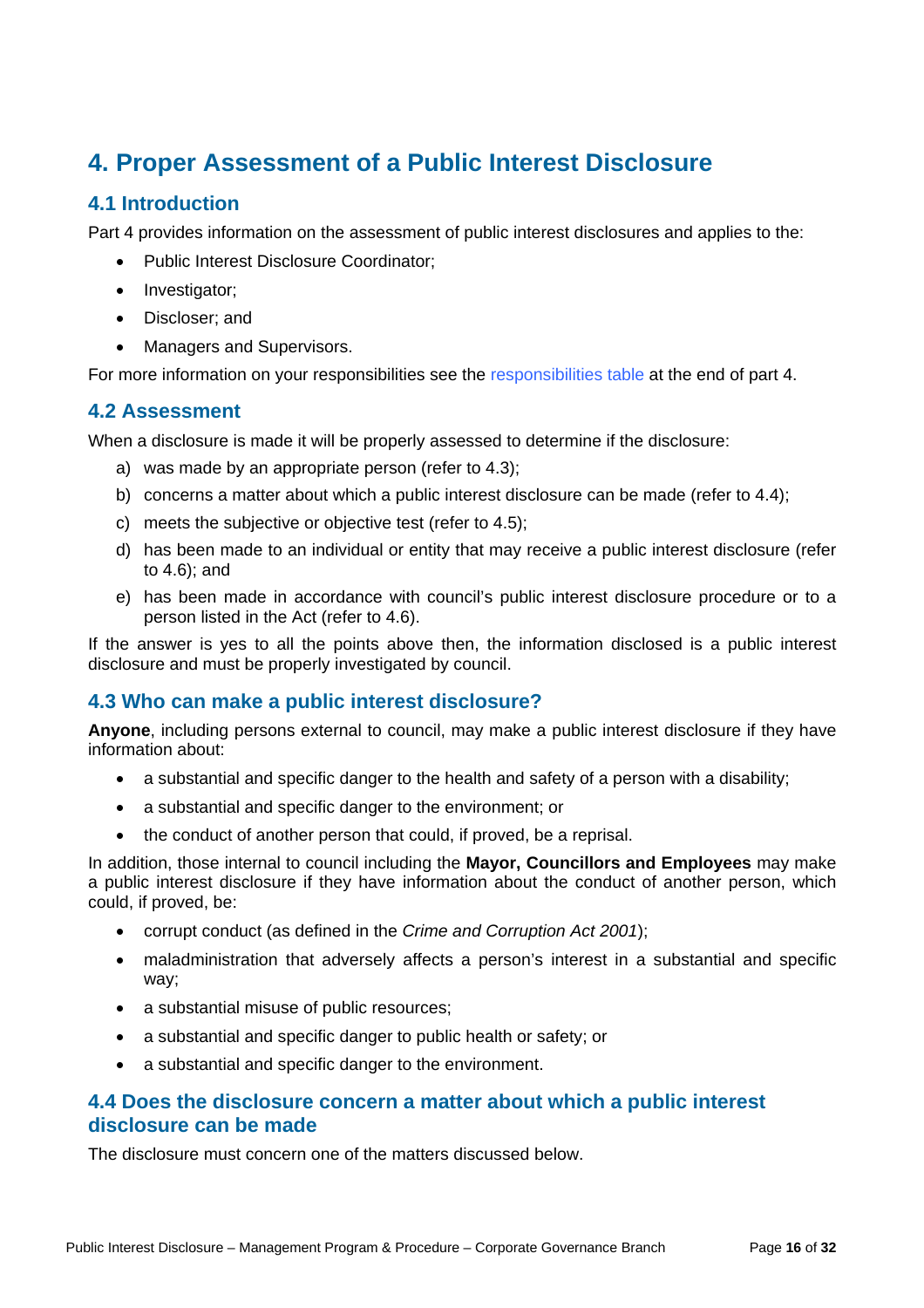| <b>Conduct</b>                                                                                    | <b>Definition</b>                                                                                                                                                                                                                                          |  |  |
|---------------------------------------------------------------------------------------------------|------------------------------------------------------------------------------------------------------------------------------------------------------------------------------------------------------------------------------------------------------------|--|--|
| Corrupt<br>conduct<br>wrongdoing<br>by<br>a                                                       | is Pursuant to ss. 14-15 of the Crime and Corruption Act 2001, it must involve<br>public one of the following:                                                                                                                                             |  |  |
| officer in carrying out their<br>duties<br>exercising<br><b>or</b><br>their                       | dishonesty or lack of impartiality;                                                                                                                                                                                                                        |  |  |
| powers.                                                                                           | breach of the trust placed in a person by virtue of their position; or<br>$\bullet$                                                                                                                                                                        |  |  |
|                                                                                                   | misuse of officially obtained information.                                                                                                                                                                                                                 |  |  |
|                                                                                                   | The conduct must also be a criminal offence or serious enough to justify<br>dismissal if proven.                                                                                                                                                           |  |  |
| <b>Maladministration</b>                                                                          | that Defined in schedule 4 of the Act, maladministration is widely defined to cover:                                                                                                                                                                       |  |  |
| adversely affects a person's<br>interest in a substantial and<br>specific way                     | an act or failure to do an act that was unlawful, unreasonable, unfair,<br>improper, unjust, improperly discriminatory or based on a mistake of<br>law or fact or otherwise wrong.                                                                         |  |  |
|                                                                                                   | It must adversely affect someone's interest in a substantial and specific way.                                                                                                                                                                             |  |  |
| A substantial misuse<br>public resources                                                          | of This involves a substantial misuse of public resources. A public interest<br>disclosure cannot be based on an individual disagreeing with a policy or<br>policies that may properly be adopted about amounts, purposes or priorities<br>of expenditure. |  |  |
| A substantial and specific<br>danger to public health or                                          | This includes any substantial and specific danger to the health or safety of<br>the public. This includes the health or safety of individuals who are:                                                                                                     |  |  |
| safety                                                                                            | under lawful care or control (i.e. students, patients, prisoners);<br>$\bullet$                                                                                                                                                                            |  |  |
|                                                                                                   | using community facilities;                                                                                                                                                                                                                                |  |  |
|                                                                                                   | public or private sector services; or                                                                                                                                                                                                                      |  |  |
|                                                                                                   | in a workplace.<br>$\bullet$                                                                                                                                                                                                                               |  |  |
| A substantial and specific<br>danger to the health and<br>safety of a person with a<br>disability | This includes any substantial and specific danger to the health or safety of a<br>person with a disability.                                                                                                                                                |  |  |
| A substantial and specific<br>danger to the environment                                           | This refers to any conduct that is an offence, or the contravention of a<br>condition imposed, under Queensland environmental legislation (as listed in<br>the Public Interest Disclosure Act, schedule 2).                                                |  |  |
| The conduct of another<br>person<br>that<br>could.<br>if<br>proved, be a reprisal                 | A reprisal is a form of detriment to a person because it is believed that<br>somebody has made or intends to make a public interest disclosure see part<br>6 below.                                                                                        |  |  |

## **4.5 Is the disclosure an appropriate disclosure?**

For the disclosure to be considered an appropriate disclosure, the disclosure must satisfy the subjective or objective test. The disclosure must satisfy the subjective test, unless the Discloser's motives are in doubt or the Discloser is unaware they have made a disclosure in which case the objective test applies.

#### **Subjective Test**

The subjective test takes into account:

- a) the honest belief of the Discloser; and
- b) whether that belief is reasonable.

If the Discloser honestly believes on reasonable grounds that the information provided in the disclosure tends to show the conduct alleged, then the disclosure is an appropriate disclosure. The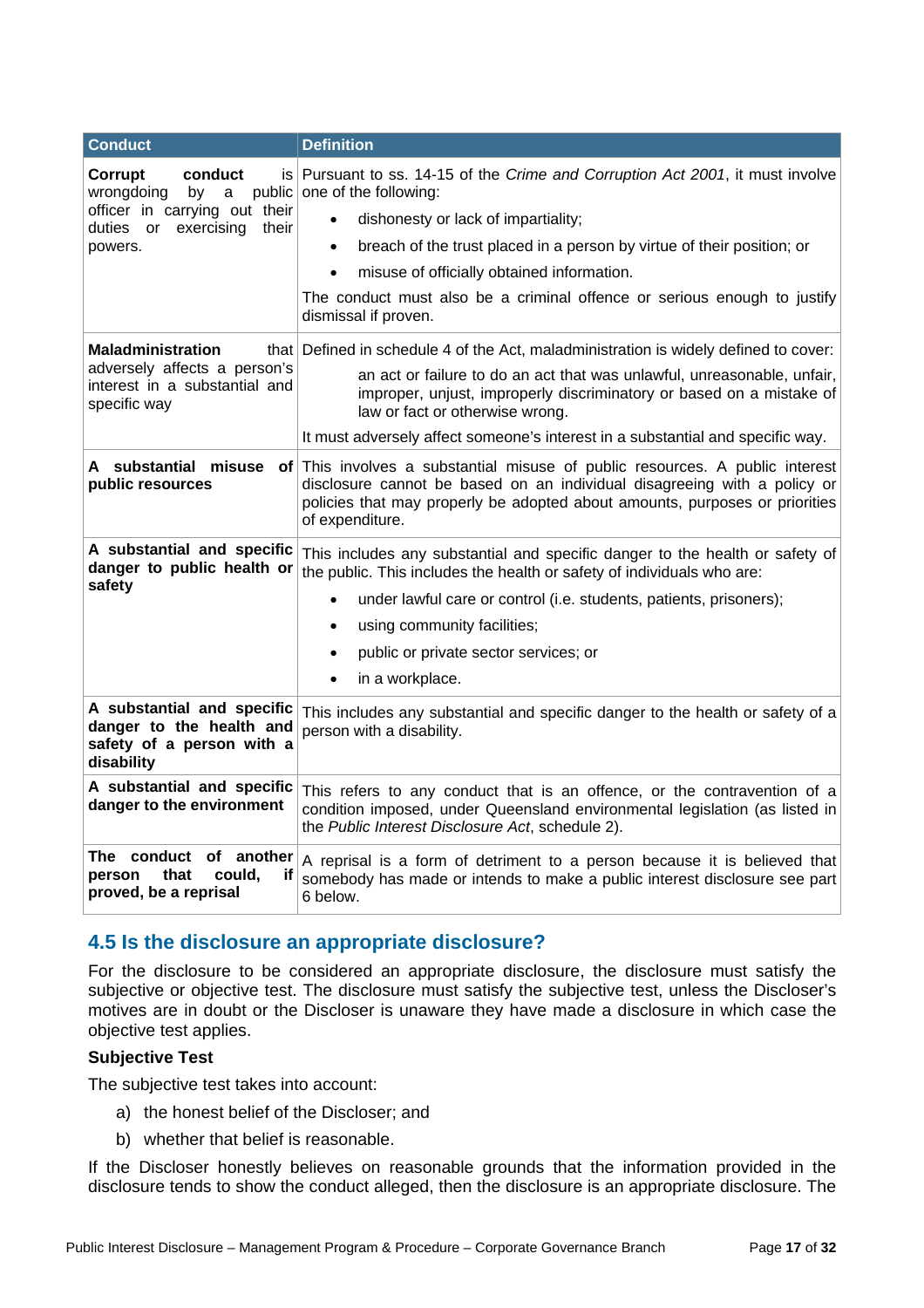Discloser is protected when making an appropriate disclosure even if the information contained in the disclosure is proven incorrect or unsubstantiated.

#### **Objective Test**

This test applies where a Discloser's motives are in doubt or where the Discloser does not know that the information they have provided is a public interest disclosure.

If the information tends to demonstrate probable conduct covered by the Act, regardless of the Discloser's beliefs, it is considered an appropriate disclosure. The objective test only takes into account the quality and credibility of the information received.

### **4.6 How and to whom a disclosure can be made?**

#### **Council's procedure:**

Public interest disclosures should be made to the Public Interest Disclosure Coordinator. Employees may also make a disclosure a supervisor, manager, executive director or the CEO.

Council's contact details are as follows:

Phone: (07) 5472 7575

Attention PID Coordinator Locked Bag 72, Sunshine Coast MC Qld 4560

Email: integrity@sunshinecoast.qld.gov.au

To assist Disclosers in making a public interest disclosure, council has prepared a Public Interest Disclosure Form. Council encourages Disclosers to use this form when making a disclosure.

#### **Persons listed in the Act:**

A disclosure can also be made to a proper authority. A proper authority is an authority that is responsible for investigating the particular issues. Some information on proper authorities is provided in the table below.

If a Disclosers' information relates to more than one type of disclosure, they may contact the appropriate entities suggested below for advice.

| When the disclosure relates to:                                         | The appropriate entity is:                                                                                                             |
|-------------------------------------------------------------------------|----------------------------------------------------------------------------------------------------------------------------------------|
| Corrupt conduct                                                         | Sunshine Coast Regional Council<br>Crime and Corruption Commission                                                                     |
| Maladministration                                                       | Sunshine Coast Regional Council<br>Queensland Ombudsman                                                                                |
| Substantial misuse of public funds                                      | Sunshine Coast Regional Council<br>Queensland Audit Office                                                                             |
| Substantial danger to public health or safety                           | Sunshine Coast Regional Council<br><b>Health Quality and Complaints Commission</b>                                                     |
| Substantial danger to health or safety of a person<br>with a disability | Sunshine Coast Regional Council<br><b>Disability and Community Care Services</b><br><b>Adult Guardian</b>                              |
| Substantial danger to the environment                                   | Sunshine Coast Regional Council<br>Department of Environment & Resource Management<br>or other appropriate State Department or Agency. |
| Reprisal                                                                | Sunshine Coast Regional Council<br>Crime and Corruption Commission                                                                     |

## **4.7 When no action is required**

Council may determine not to take any action on a public interest disclosure if any of the following occur: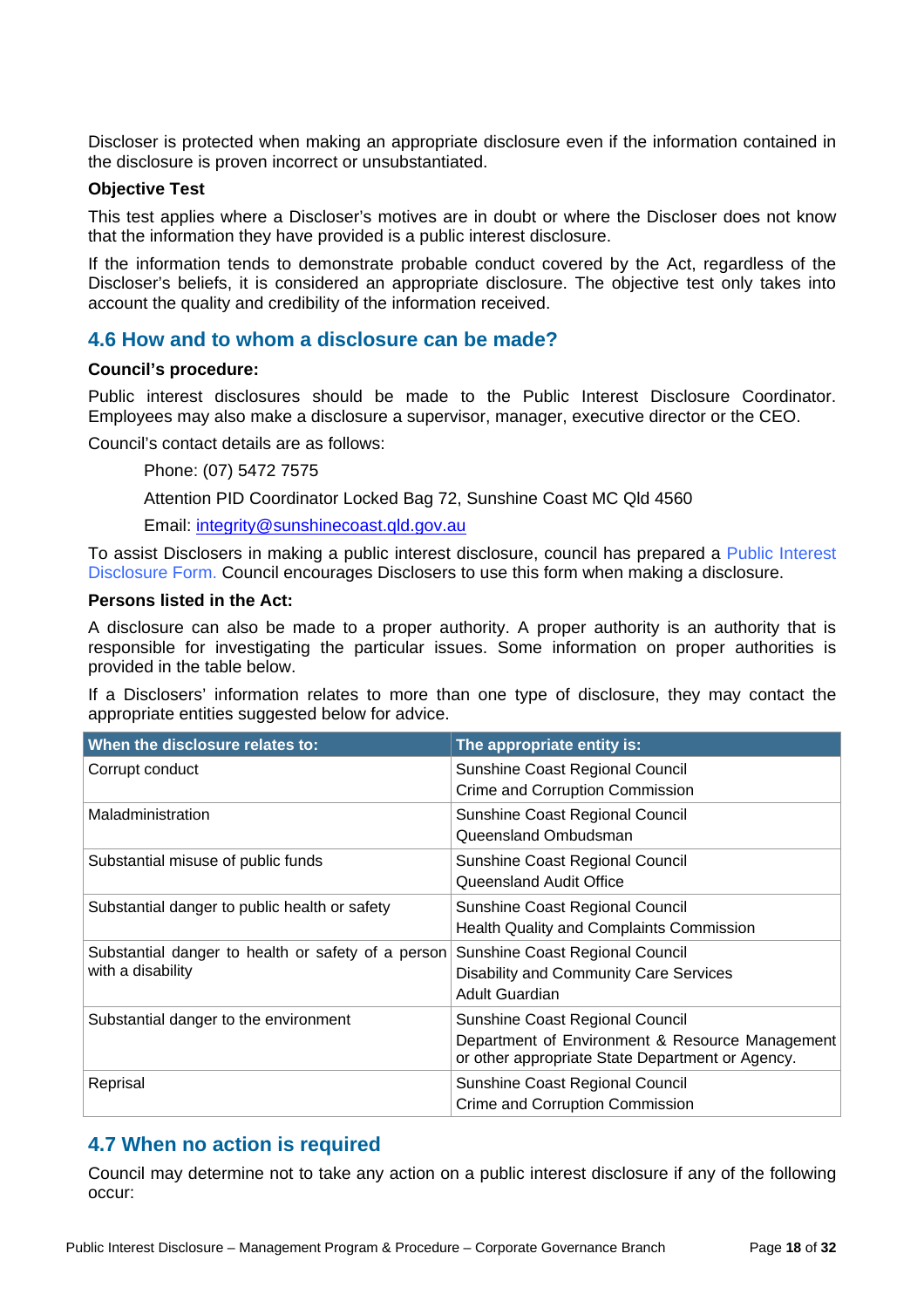- the substance of the disclosure has already been investigated or dealt with;
- council reasonably considers that the disclosure should be dealt with by an alternative process;
- it is impractical to investigate the disclosure due to the age of the information contained in the disclosure;
- council reasonably believes the disclosure is too trivial to warrant investigation and that dealing with the disclosure would substantially and unreasonably divert the resources of council from their use in the performance of its functions; or
- another entity, that has jurisdiction to investigate the disclosure, has notified council that investigation of the disclosure by council is not warranted.

A decision to take no action on a public interest disclosure should be considered carefully.

The details of the public interest disclosure and the reasons for not taking any action must be recorded in the public interest disclosure register and the discloser must be notified in writing of the reasons for the decision not to take action.

**Note:** the decision to take no action on a public interest disclosure does not mean that the Discloser does not need support and protection, the process for determining whether a support plan is required should still be followed.

### **4.8 Managing misuse or abuse of the Act**

The following information is an extract from the Public Service Commissioner's Publication Managing a Public Interest Disclosure Program.

The following information would not amount to a Public Interest Disclosure:

- False or misleading information (i.e. intentional);
- Information which does not satisfy a subjective or objective test (i.e. not based on an honest reasonable belief about, and/or does not tend to show, wrongdoing);
- Entirely a policy dispute:
- Entirely an Employee complaint; or
- Frivolous (abuse of process).

As a consequence there is no trigger for legal protection or investigation for such disclosures.

The following information would not necessarily be investigated (even though the discloser may still require protection for having made the disclosure):

- Incorrect information (e.g. unintentional);
- Trivial matters:
- Old matters: or
- Matters already investigated, litigated or more appropriate for litigation.

#### **4.9 Referring a disclosure**

Council may refer a disclosure to another public sector entity (referral entity) if the disclosure relates to conduct of the referral entity or an officer of the referral entity. A referral may also occur if the referral entity has the power to investigate or remedy the conduct of the entity that is subject to the disclosure. This might include the CCC or Department of Local Government.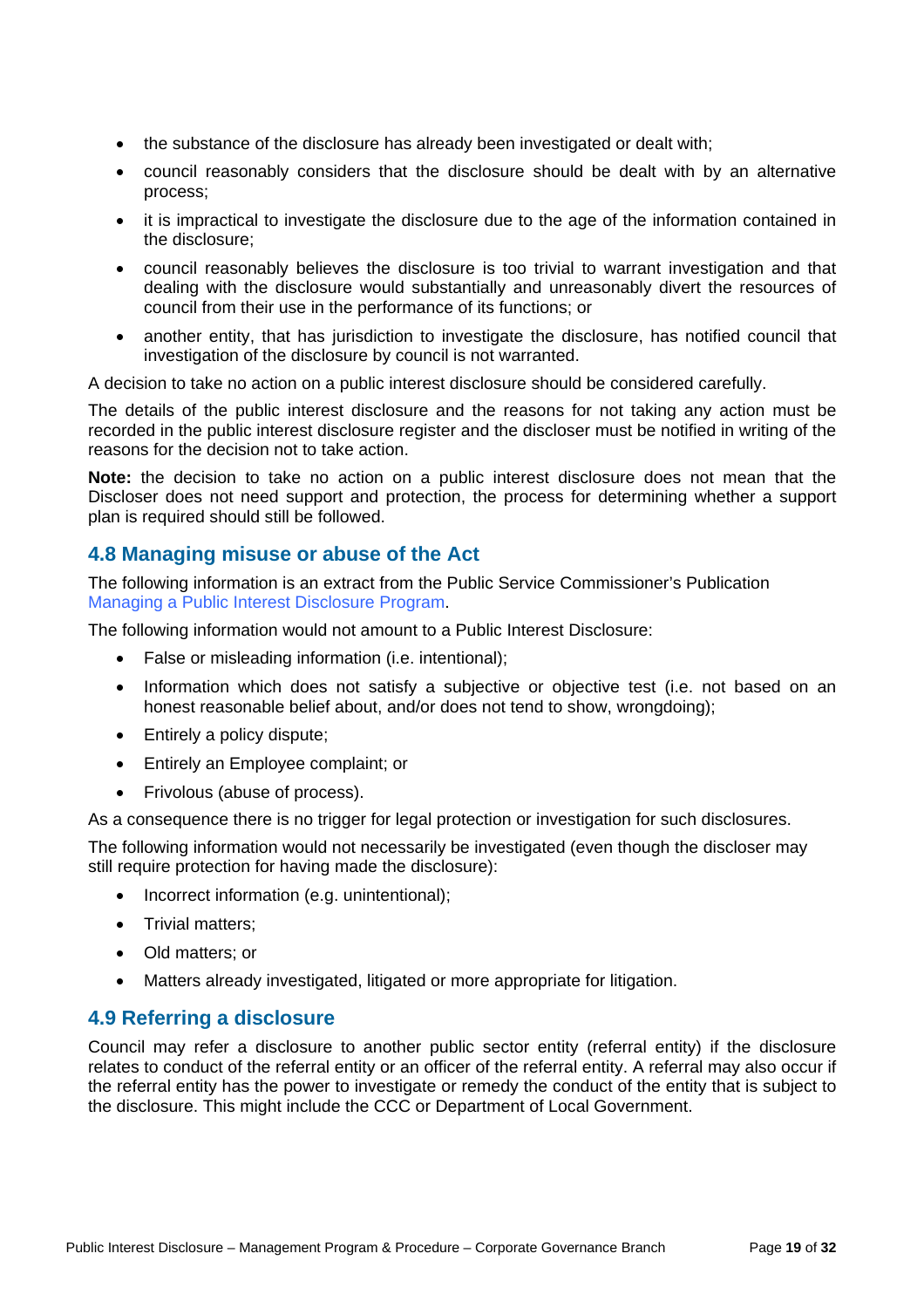| <b>Responsible Officer</b>                    | <b>Responsibilities</b>                                                                                                                       |  |
|-----------------------------------------------|-----------------------------------------------------------------------------------------------------------------------------------------------|--|
| <b>Public Interest Disclosure Coordinator</b> | Assessment of the public interest disclosure and referral as<br>appropriate.                                                                  |  |
| Investigator                                  | Receiving the disclosure.                                                                                                                     |  |
| <b>Discloser</b>                              | Providing any information they possess to the Public Interest<br>Disclosure Coordinator to enable the proper assessment of the<br>disclosure. |  |
| <b>Managers and Supervisors</b>               | Assessment of the public interest disclosure and referral as<br>appropriate.                                                                  |  |

#### **References**

*Public Interest Disclosure Act 2010* – section 28(1)(b), section 30 (no action) & section 31 (referral)

Public Interest Disclosure Standard – section 6.3.2

Public Service Commission Publication -Thinking about blowing the whistle? (A guide for individuals)

Public Service Commission Publication - Has one of your staff blown the whistle? (A guide for managers)

Public Service Commission Publication - Managing a public interest disclosure program (A guide for public sector organisations)

Public Service Commission Publication - Public Interest Disclosures Frequently Asked Questions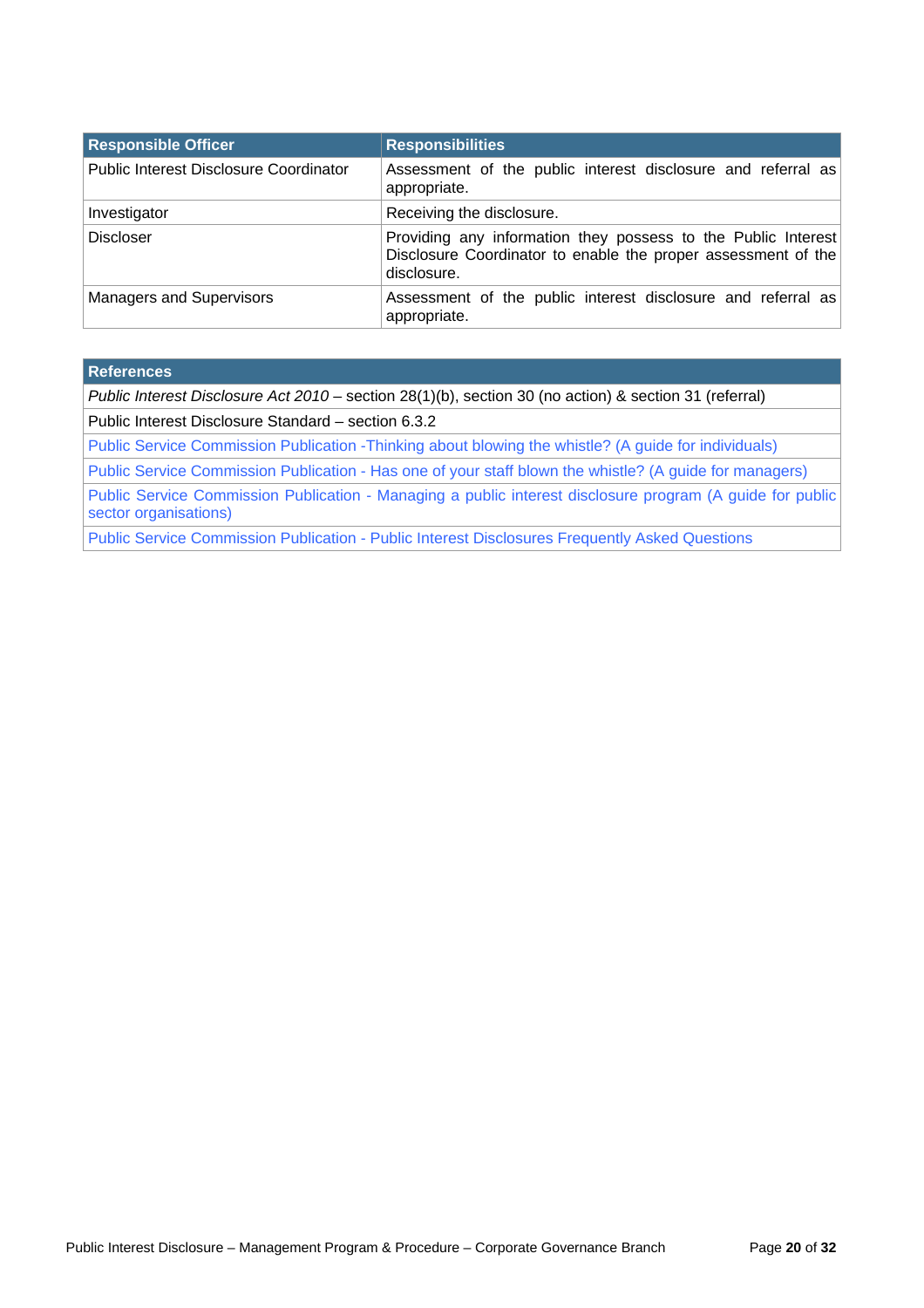## **5. Investigating a Public Interest Disclosure**

## **5.1 Introduction**

Part 5 provides information on the investigation process that will be used to investigate a public interest disclosure and applies to:

- Investigator;
- Discloser;
- Employees; and
- Subject Officer.

For more information on your responsibilities see the responsibilities table at the end of Part 5.

## **5.2 Investigation process**

The investigation process followed by the investigator will vary depending on the nature of the disclosure. The table below provides guidance on the relevant investigation process for each type of disclosure:

| When the disclosure relates to:   Investigation Process:                         |                                                         | <b>Relevant References:</b>                            |
|----------------------------------------------------------------------------------|---------------------------------------------------------|--------------------------------------------------------|
| Corrupt conduct                                                                  | Crime and Corruption Commission                         | Crime and Corruption Act 2001                          |
|                                                                                  |                                                         | CCC Guidance Material including<br>Corruption in Focus |
| Maladministration - Employees                                                    | <b>Complaints Management Process</b>                    | <b>Complaints Management Process</b>                   |
| Maladministration - Councillors                                                  | Local Government Act Process                            | Local Government Act 2009                              |
| Substantial<br>misuse<br>of<br>public<br>funds - Employees                       | <b>Complaints Management Process</b>                    | <b>Complaints Management Process</b>                   |
| Substantial<br>misuse<br>οf<br>funds - Councillors                               | public Local Government Act Process                     | Local Government Act 2009                              |
| public   Refer<br>Substantial<br>danger<br>to<br>health or safety                | appropriate<br>the<br>to<br>Agency                      | State   Relevant legislation                           |
| Substantial danger to health or Refer to<br>safety of a person with a disability | the<br>appropriate<br>Agency                            | State   Relevant legislation                           |
| Substantial<br>danger<br>to                                                      | the $\vert$ Refer<br>State <br>to<br>the<br>appropriate | <b>Relevant legislation</b>                            |
| environment                                                                      | Agency or Complaints Management<br>Process              | <b>Complaints Management Process</b>                   |
| Reprisal                                                                         | Crime and Corruption Commission or                      | Crime and Corruption Act 2001                          |
|                                                                                  | <b>Complaints Management Process</b>                    | CCC Guidance Material including<br>Corruption in Focus |
|                                                                                  |                                                         | <b>Complaints Management Process</b>                   |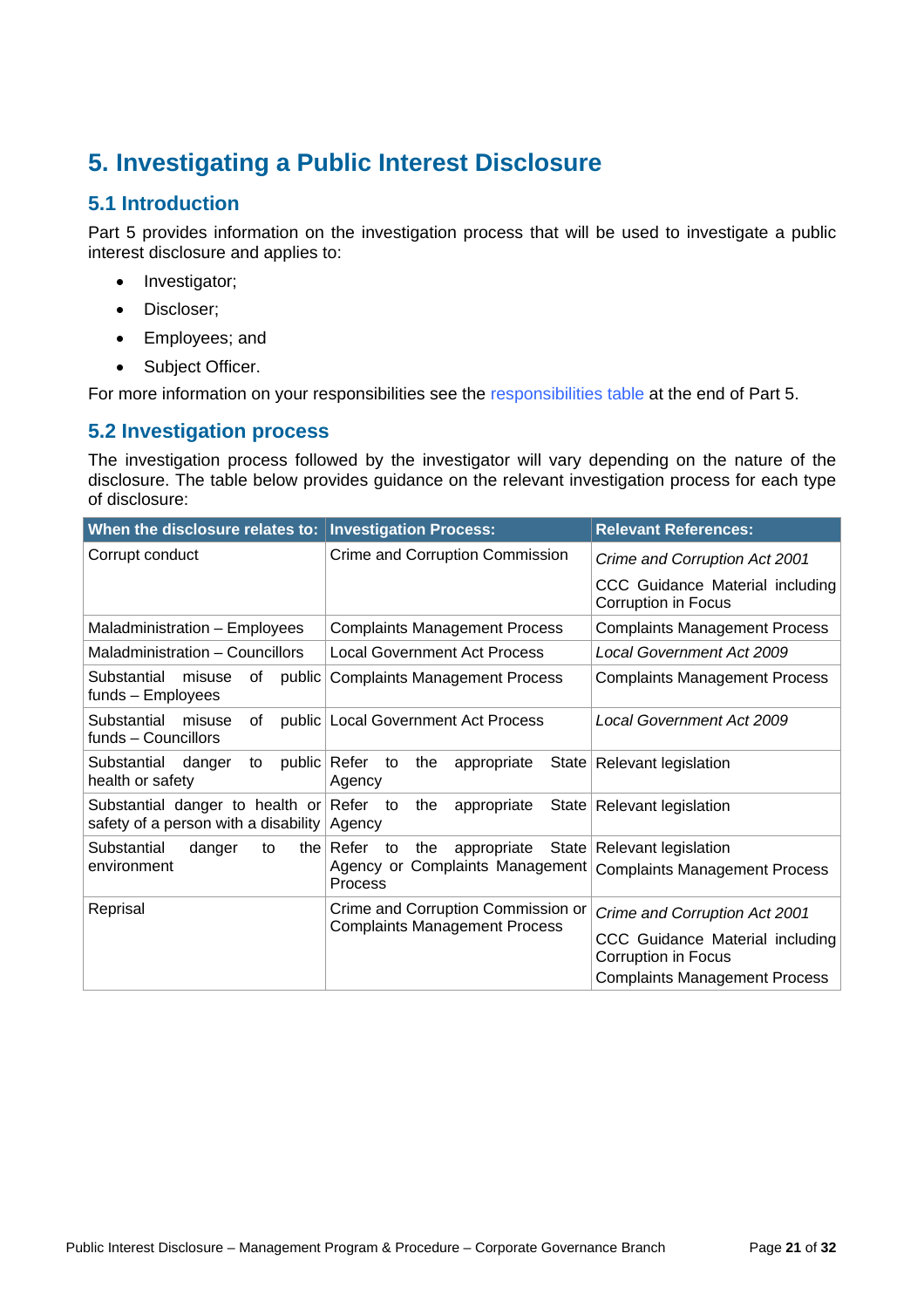## **5.3 Finalising the investigation**

*Note: Where the investigation has been conducted under a predefined process (eg. Crime and Corruption Commission or Complaints Management Process) and that process stipulates how the investigation will be finalised, the following will only apply to the extent that is it not inconsistent.* 

#### **Substantiated public interest disclosures**

Council will separately advise the Discloser and the Subject Officer(s) that the disclosure has been substantiated, where appropriate this advice will include details of any action taken in response to the investigation finding.

Action taken may include one or more of the following:

- stopping the conduct or preventing it from recurring (e.g. providing training and awareness, introducing new technology);
- implementing or changing policies, procedures or practices;
- offering mediation or conciliation:
- taking disciplinary action against a person responsible for the conduct; or
- referring the conduct to the Queensland Police Service or another person, organisation or entity that has the jurisdiction to take further action (e.g. initiating legal proceedings against those involved in criminal activity).

#### **Unsubstantiated disclosures**

Council will separately inform the Discloser and the Subject Officer(s) where a disclosure has not been substantiated.

Some Disclosers may be dissatisfied with the investigation finding. In this instance, council may:

- reinforce the importance of the role they have played;
- reaffirm that council supports them for having properly raised the matter;
- inform the Discloser of the usefulness of the information in preventing such issues from arising in the future;
- explain why the public interest disclosure was not upheld, without breaching confidentiality;
- inform them of where they can go to complain, if they believe the outcome is wrong;
- inform them of who to talk to if they are experiencing problems for having spoken up; or
- refer the Discloser to the Queensland Ombudsman or other appropriate authority.

#### **Additional steps**

Once a matter is finalised, council may, debrief Employees individually or in groups to:

- clarify any decisions or outcomes;
- emphasise the opportunities to learn from the situation.

Council may decide not to debrief where the debrief:

- may breach confidentiality; or
- is inappropriate for some other reason.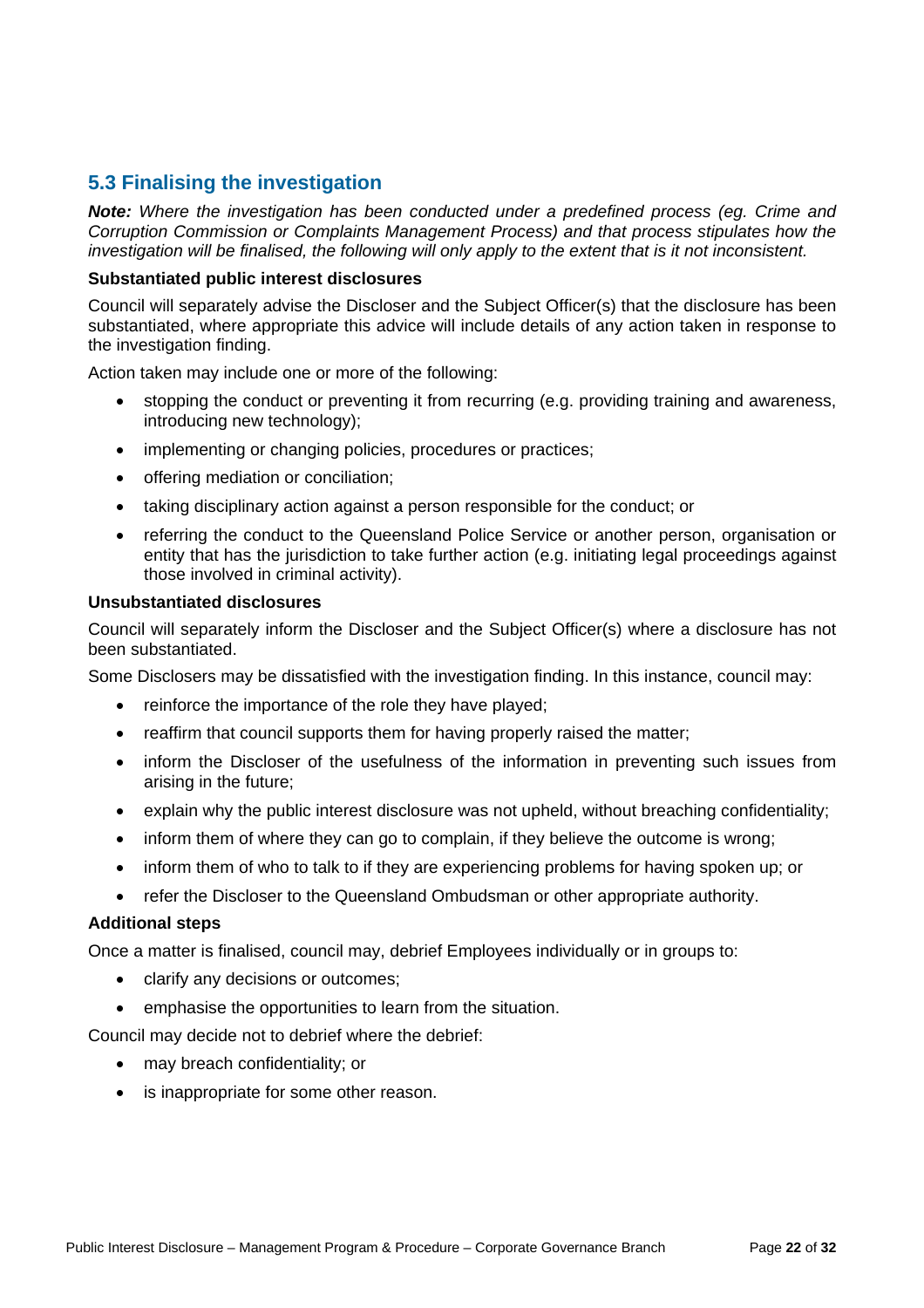| <b>Responsible Officer</b> | <b>Responsibilities</b>                                               |  |  |
|----------------------------|-----------------------------------------------------------------------|--|--|
| Investigator               | Conduct the investigation.                                            |  |  |
| <b>Discloser</b>           | Cooperate with the investigator and provide all information required. |  |  |
| <b>Employees</b>           | Cooperate with the investigator and provide all information required. |  |  |
| <b>Subject Officer</b>     | Cooperate with the investigator and provide all information required. |  |  |

| <b>References</b>                                                                                                                   |
|-------------------------------------------------------------------------------------------------------------------------------------|
| Public Interest Disclosure Act 2010 – section                                                                                       |
| Public Interest Disclosure Standard - section                                                                                       |
| <b>CCC Publication - Corruption in Focus</b>                                                                                        |
| Public Service Commission Publication - Thinking about blowing the whistle? (A guide for individuals)                               |
| Public Service Commission Publication - Has one of your staff blown the whistle? (A guide for managers)                             |
| Public Service Commission Publication - Managing a public interest disclosure program (A guide for public)<br>sector organisations) |
| Public Service Commission Publication - Public Interest Disclosures Frequently Asked Questions                                      |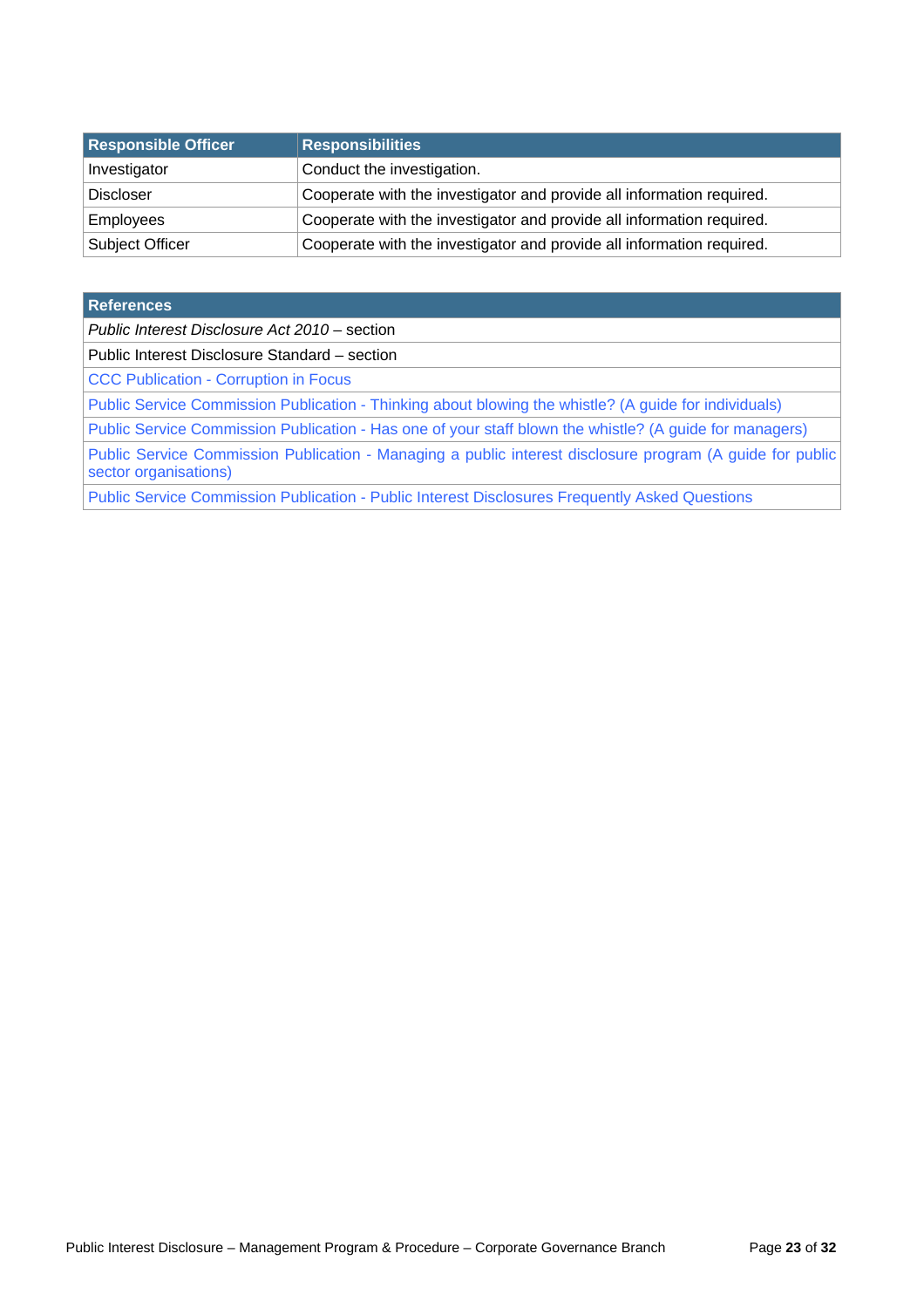## **6. Protection From Reprisal**

## **6.1 Introduction**

Part 6 provides information on reprisals and how council will receive and assess an allegation of reprisal and applies to:

- Case Manager;
- Managers and Supervisors;
- Public Interest Disclosure Coordinator;
- Investigator;
- Discloser:
- Employees; and
- Subject Officer.

For more information on your responsibilities see the responsibilities table at the end of part 6.

## **6.2 What is a reprisal?**

A reprisal, or the taking of a reprisal, is when a person causes, or attempts to conspire to cause, detriment to another person because, or in the belief that, another person has made or may make a public interest disclosure. There must be a causal link between the detriment and the public interest disclosure or the intention to make a public interest disclosure.

Detriment includes one or more of the following:

- personal injury or prejudice to safety;
- property damage or loss:
- intimidation or harassment:
- adverse discrimination, disadvantage or adverse treatment about career, profession, employment, trade or business;
- financial loss; or
- damage to reputation, including, for example, personal, professional or business reputation.

## **6.3 Reporting a reprisal**

A Discloser should immediately report a reprisal to their Case Manager or the Public Interest Discloser Coordinator. A manager must notify the Case Manager or the Public Interest Coordinator if the manager becomes aware of an allegation that a reprisal action has occurred, they suspect a reprisal action has occurred, or there is an increased risk of reprisal. A Discloser has the right to report a reprisal and request council take positive action to investigate the reprisal and protect the Discloser from further reprisal.

## **6.4 Handling an allegation of reprisal**

Each allegation of reprisal must be taken seriously, reported and responded to. Each reprisal must be assessed separately from the initial allegation as a separate public interest disclosure under the Act and consideration will be given, by the Public Interest Disclosure Coordinator, as to whether a new Case Manager and/or investigator should deal with the issue of reprisal.

In the event of a reprisal being alleged or suspected, council must act in the interest of the discloser by:

 attending to the safety of the Discloser or affected third parties as a matter of priority (refer to part 3);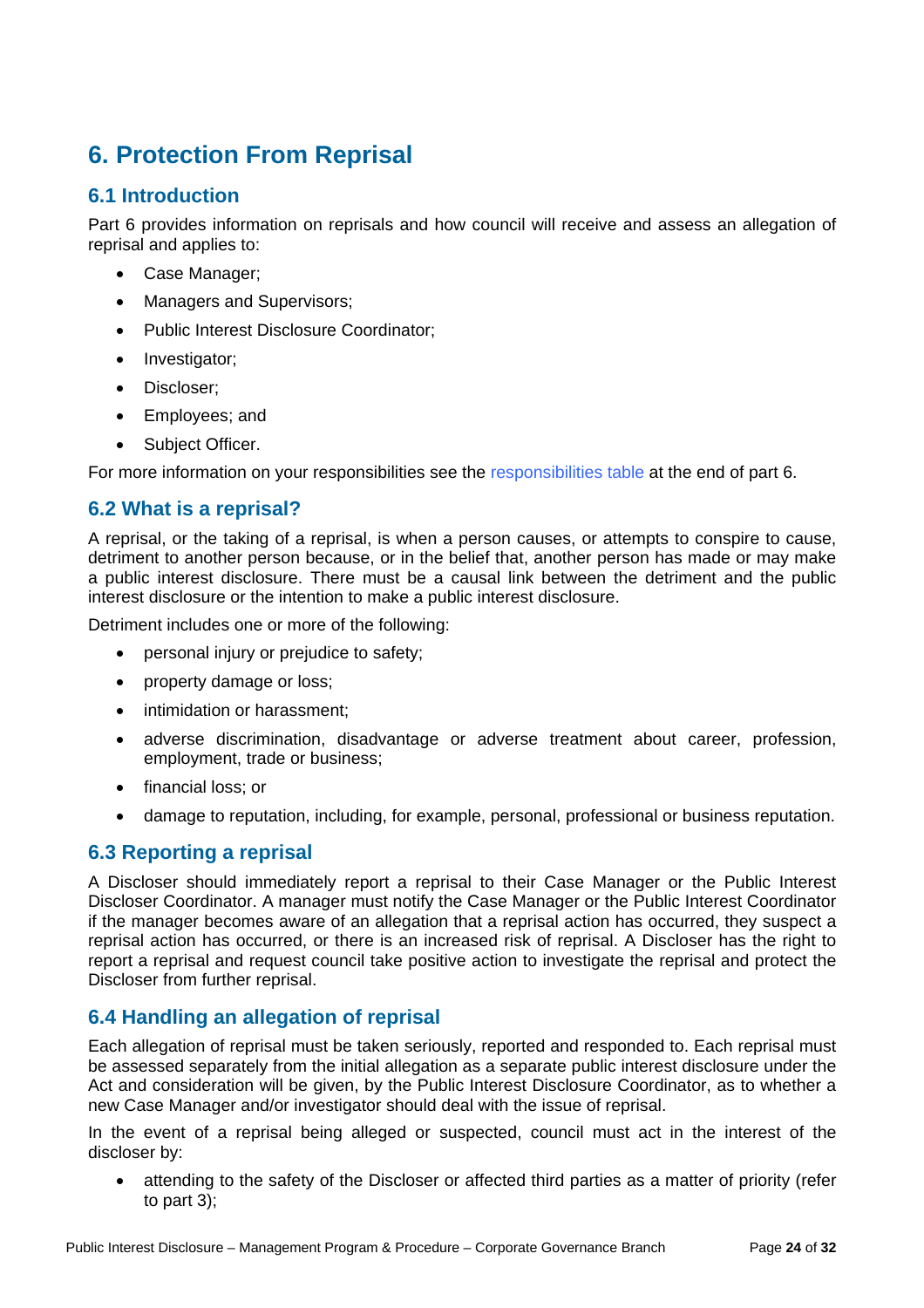- reviewing and updating the risk assessment of reprisal and any protective measures needed (refer to part 3); and
- managing any allegation of a reprisal as a public interest disclosure in its own right (refer to parts 4 and 5).

Disclosers of a reprisal will be informed of the progress of the investigation and the outcome of any investigation into the reprisal.

### **6.5 Where a reprisal has occurred**

Where evidence of a reprisal is established council will take all steps possible to stop the reprisal and protect the Discloser. The action taken by Council will depend on the circumstances and seriousness of the reprisal. Any Employee found to be engaging in an activity that is deemed a reprisal under the Act and will be subject to disciplinary action.

| <b>Responsible Officer</b>                    | <b>Responsibilities</b>                                                                                                                                                                                                              |  |  |
|-----------------------------------------------|--------------------------------------------------------------------------------------------------------------------------------------------------------------------------------------------------------------------------------------|--|--|
| Case Manager                                  | Monitor the implementation of the support plan to ensure that<br>reprisals do not occur.<br>Report reprisals.                                                                                                                        |  |  |
| <b>Managers and Supervisors</b>               | Not to behave in a manner that causes, or attempts to conspire to<br>cause, detriment to another person because, or in the belief that,<br>another person has made or may make a Public Interest<br>Disclosure.                      |  |  |
| <b>Public Interest Disclosure Coordinator</b> | Report reprisals.                                                                                                                                                                                                                    |  |  |
| Investigator                                  | Investigate reprisals.                                                                                                                                                                                                               |  |  |
| Discloser                                     | Report reprisals.                                                                                                                                                                                                                    |  |  |
| <b>Subject Officer</b>                        | Not to behave in a manner that causes, or attempts to conspire to<br>cause, detriment to another person because, or in the belief that,<br>another person has made or may make a Public Interest<br>Disclosure.                      |  |  |
| <b>Employees</b>                              | Not to behave in a manner that causes, or attempts to conspire to<br>cause, detriment to another person because, or in the belief that,<br>another person has made or may make a Public Interest<br>Disclosure.<br>Report reprisals. |  |  |

| <b>References</b>                                                                                                                  |
|------------------------------------------------------------------------------------------------------------------------------------|
| Public Interest Disclosure Act 2010 – section 28(1)(e) and section 40                                                              |
| Public Interest Disclosure Standard – section 6.7                                                                                  |
| Public Service Commission Publication - Thinking about blowing the whistle? (A guide for individuals)                              |
| Public Service Commission Publication - Has one of your staff blown the whistle? (A guide for managers)                            |
| Public Service Commission Publication - Managing a public interest disclosure program (A guide for public<br>sector organisations) |
| Public Service Commission Publication - Public Interest Disclosures Frequently Asked Questions                                     |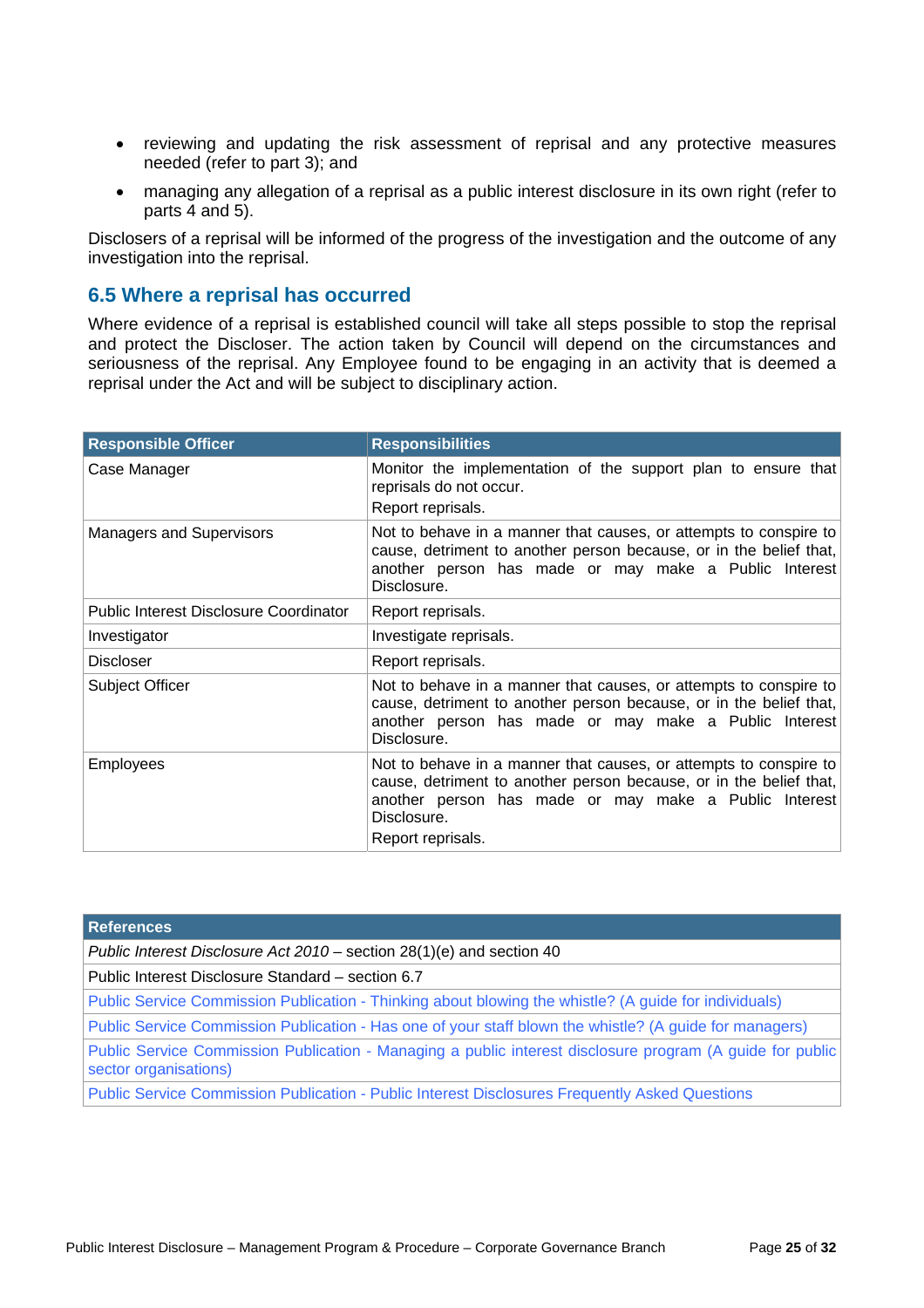## **7. Reporting**

## **7.1 Introduction**

Part 7 provides information on how council will record, store and report on public interest disclosures and applies to:

- Public Interest Disclosure Coordinator; and
- Investigator.

For more information on your responsibilities see the responsibilities table at the end of part 7.

## **7.2 Recording disclosures**

Council will maintain a public interest disclosure register in accordance with the Act including the information set out in 7.4. The Public Interest Disclosure Cooridinator will maintain the register.

## **7.3 Storage of disclosure documentation**

All documentation hard and soft copies relating to a disclosure will remain the property of council and will be stored securely with restricted access. No details will be placed on personnel files.

## **7.4 Reporting system**

Council will develop, implement and maintain a disclosure register to capture the following information in relation to all public information disclosures:

- the date the disclosure was received, and where it was received from;
- the status of the Discloser (e.g. entity staff, staff from another entity, member of the public, anonymous);
- the gender and status of the Subject Officer (staff member, non-staff member);
- the relationship between the Discloser and the Subject Officer;
- the location of the Subject Officer (geographical region);
- a summary of the allegation/information received;
- the involvement of an external agency/party:
- the action taken to minimise any risk of reprisal;
- date inquiry/investigation commenced and completed;
- the outcome of the assessment, inquiry or investigation;
- the date the public interest disclosure was resolved or closed:
- when the outcome was advised to the discloser;
- if no action was taken, the reason for the decision; and
- other legal processes associated with the disclosure.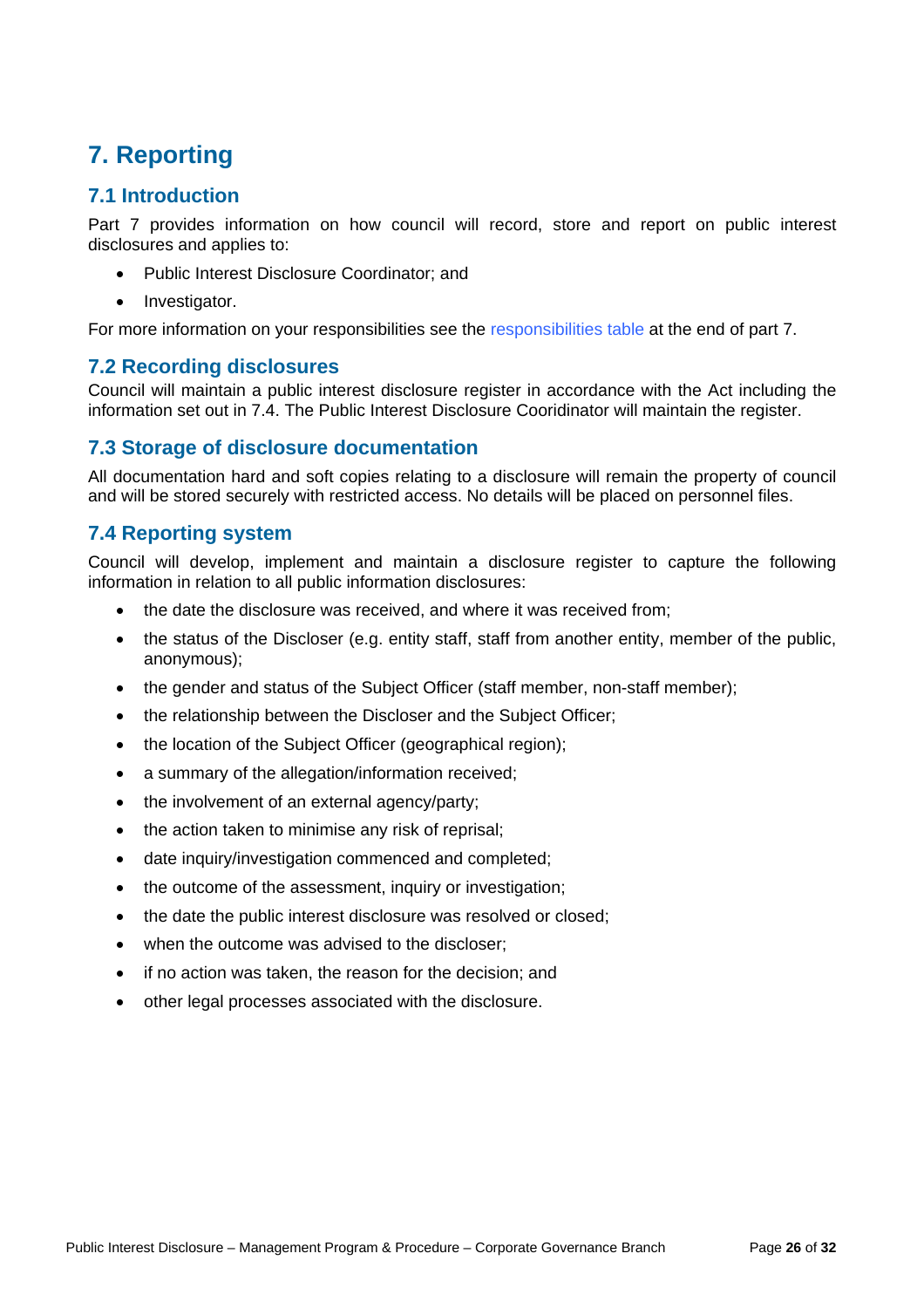## **7.5 External reporting**

Council will provide reports to the oversight agency as required. These reports will include the information contained in the register.

| <b>Responsible Officer</b>             | <b>Responsibilities</b>                                                          |  |  |
|----------------------------------------|----------------------------------------------------------------------------------|--|--|
| Public Interest Disclosure Coordinator | Keep and maintain the Public Interest Disclosure Register                        |  |  |
| Investigator                           | To provide relevant information to the Public Interest Disclosure<br>Coordinator |  |  |

| <b>References</b>                                                                                                                   |
|-------------------------------------------------------------------------------------------------------------------------------------|
| Public Interest Disclosure Act 2010 – section 29                                                                                    |
| Public Interest Disclosure Standard – section 6.1.2 and section 7                                                                   |
| Public Service Commission Publication - Managing a public interest disclosure program (A guide for public)<br>sector organisations) |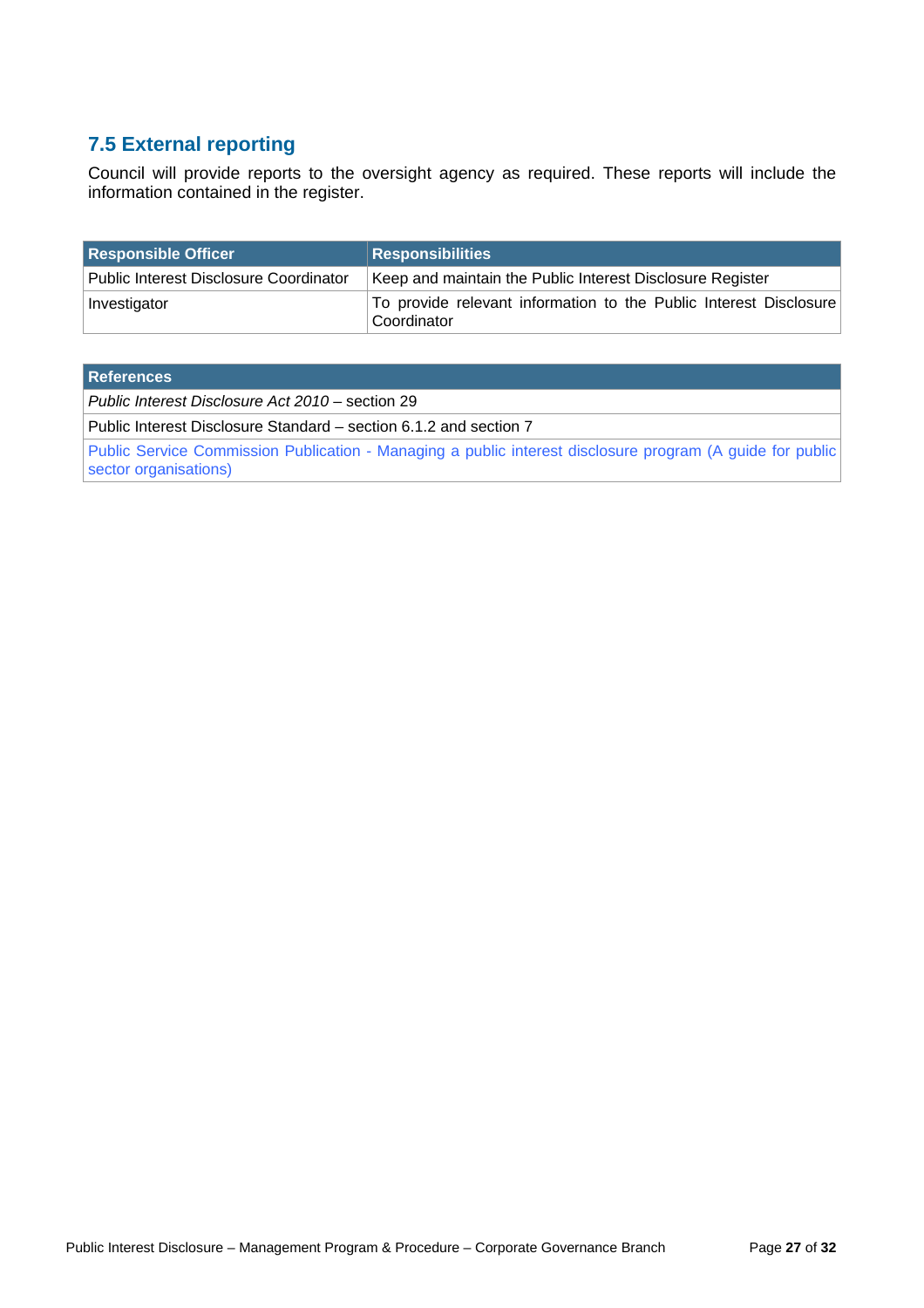## **8. Communication Strategy**

## **8.1 Introduction**

Part 8 provides information on how council will communicate the public interest disclosure process to all relevant parties and applies to:

- Case Manager;
- Public Interest Disclosure Coordinator;
- Investigator;
- Discloser;
- Employees;
- Subject Officer;
- Managers and Supervisors; and
- The Mavor and Councillors.

For more information on your responsibilities see the responsibilities table at the end of part 8.

## **8.2 Communication strategy**

Council will develop, implement and maintain a communication strategy to raise staff awareness about public interest disclosure and associated procedures. The communication strategy will include:

- periodic messages to:
	- o reconfirm council's commitment to the Act; and
	- $\circ$  provide other information about the public interest disclosures reporting system;
- creating and maintaining public interest disclosure page on council's staff intranet and internet sites;
- providing contact details for council's nominated Public Interest Disclosures Coordinator in council's staff directory;
- ensuring information about public interest disclosures is provided in council's induction program for new Employees; and
- training for Employees.

| <b>Responsible Officer</b>    | <b>Responsibilities</b>                           |  |
|-------------------------------|---------------------------------------------------|--|
| Manager Human Resources       | Develop and implement the communication strategy. |  |
| <sup>⊥</sup> Executive Office | Develop and implement the communication strategy. |  |

| <b>References</b>                                                                                                                   |
|-------------------------------------------------------------------------------------------------------------------------------------|
| Public Interest Disclosure Act 2010 – section 28(2)                                                                                 |
| Public Interest Disclosure Standard – section 6.1.1                                                                                 |
| Public Service Commission Publication - Managing a public interest disclosure program (A guide for public)<br>sector organisations) |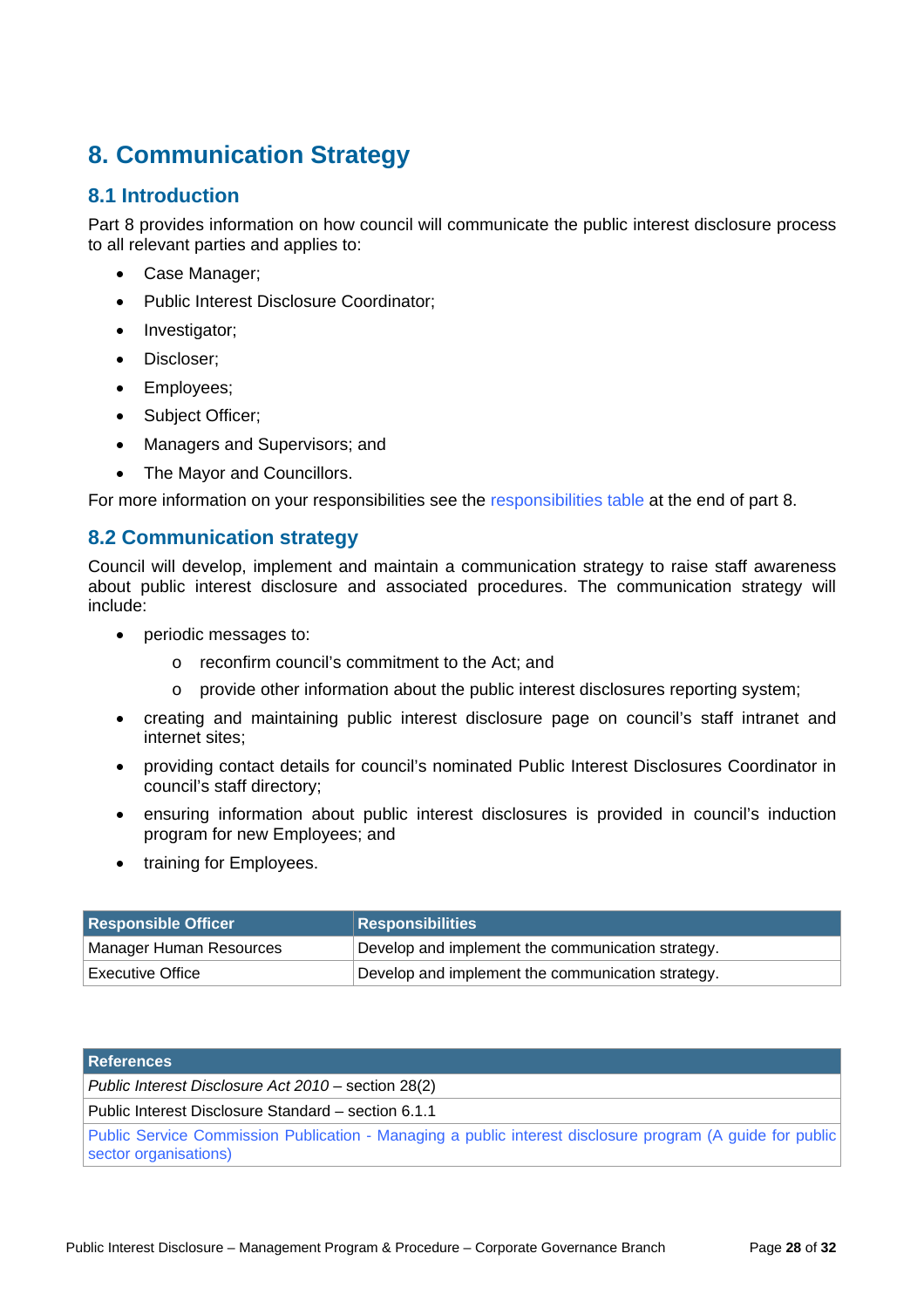## **9. Training Strategy**

## **9.1 Introduction**

Part 9 provides information on how council will train staff on council's public interest disclosure process and applies to:

• Manager Human Resources.

For more information on your responsibilities see the responsibilities table at the end of part 9.

## **9.2 Training strategy**

Council's Code of Conduct training will incorporate information on council's management of Public Interest Disclosures including:

- how to identify wrongdoing;
- how to make or identify a public interest disclosure;
- the support and protection to be afforded to disclosers; and
- how public interest disclosures will be managed by council.

In addition, members of the Executive Leadership Team will receive training on their obligations in relation to handling public interest disclosures and resources will be made available to deliver additional training as needs are identified.

| <b>Responsible Officer</b> | <b>Responsibilities</b>                                  |
|----------------------------|----------------------------------------------------------|
| Manager Human Resources    | Development and implementation of the training strategy. |

**References** 

Public Interest Disclosure Standard – section 6.1.1

Public Service Commission Publication - Managing a public interest disclosure program (A guide for public sector organisations)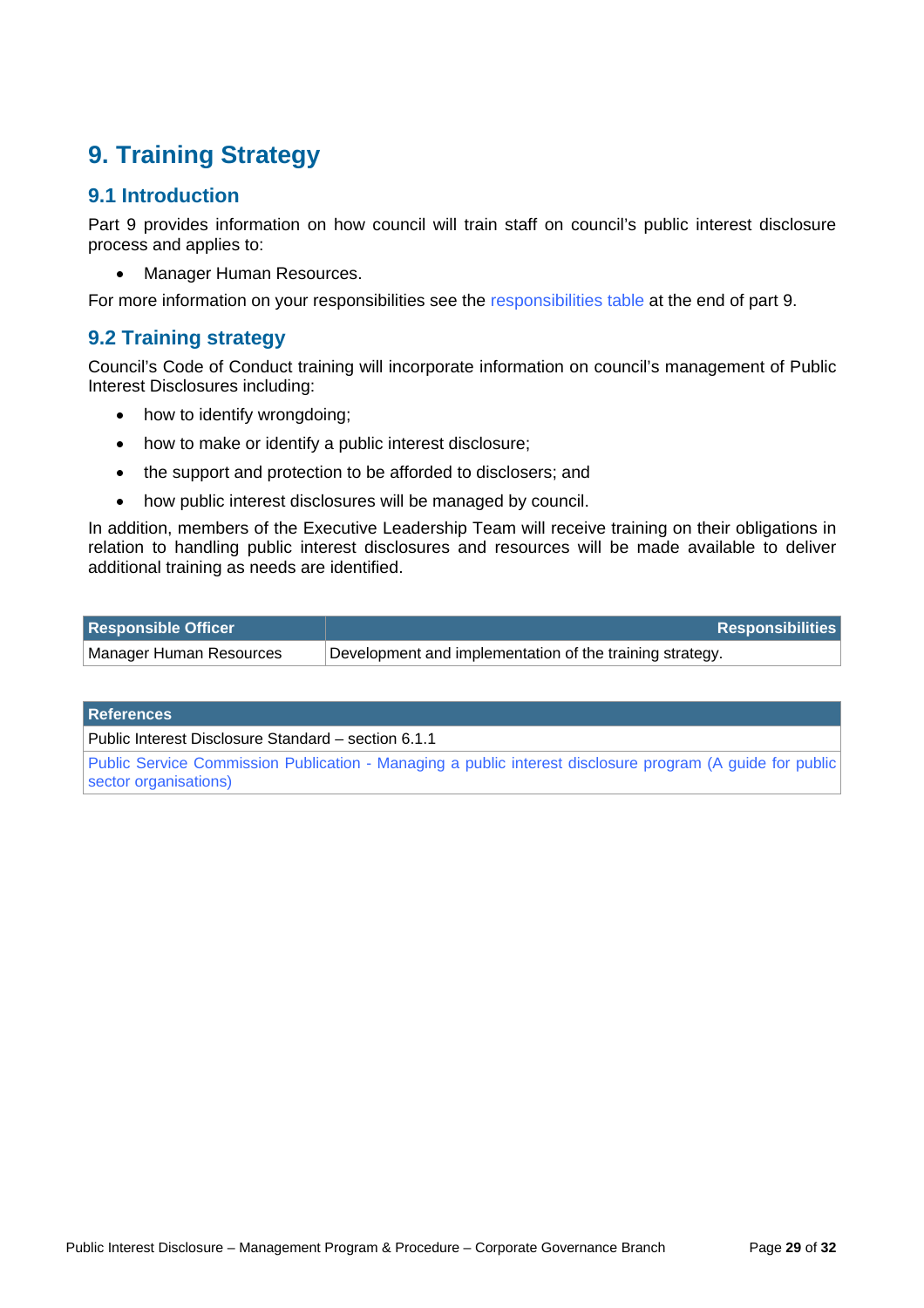## **10. Regular Evaluation**

### **10.1 Introduction**

Part 10 provides information on the evaluation of the public interest disclosure program and the effectiveness of systems and procedures and applies to:

Public Interest Disclosure Coordinator.

For more information on your responsibilities see the responsibilities table at the end of part 10.

## **10.2 Identify system improvements**

At the conclusion of a public interest disclosure investigation, the Investigator in conjunction with the Public Interest Disclosure Coordinator will be responsible for assessing whether any change is needed to council's policies and procedures or internal controls.

## **10.3 Mechanism for regular evaluation and monitoring**

The Public Interest Disclosure Coordinator will conduct a review of the effectiveness of council's public interest disclosure process every two years or in accordance with any legislative changes.

| <b>Responsible Officer</b>             | <b>Responsibilities</b>                                                               |
|----------------------------------------|---------------------------------------------------------------------------------------|
| Public Interest Disclosure Coordinator | Regular evaluation and monitoring of the Public Interest Disclosure<br><b>Process</b> |
| Investigator                           | Regular evaluation and monitoring of the Public Interest Disclosure<br><b>Process</b> |

**References** 

Public Interest Disclosure Standard – section 6.1.1

Public Service Commission Publication - Managing a public interest disclosure program (A guide for public sector organisations)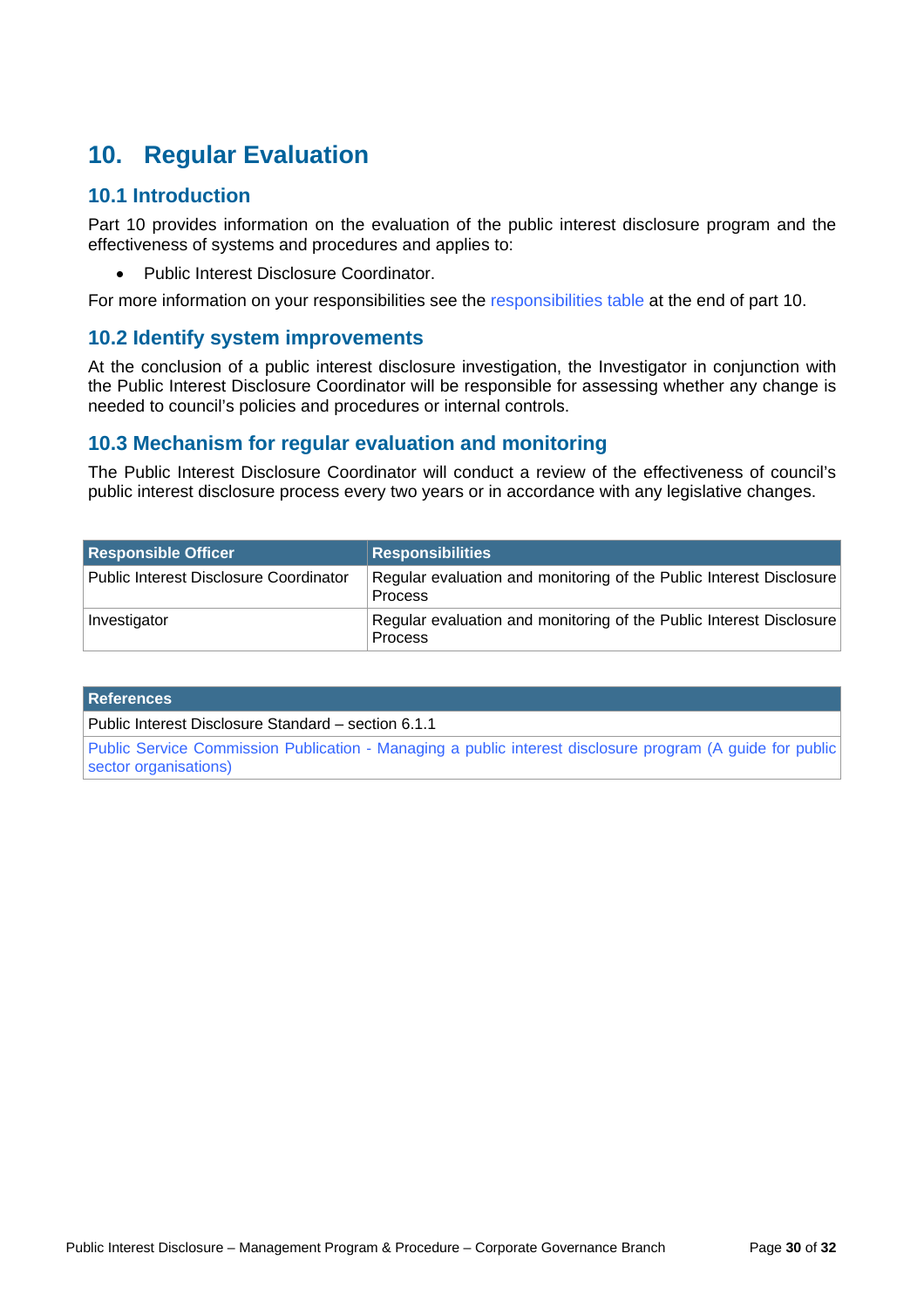## **11. Miscellaneous**

## **11.1 Definitions**

*Discloser* is a person who makes a public interest disclosure.

*Employees* includes all of Council's employees (regardless of their employment status or type – e.g. permanent, maximum-term, casual, full-time or part-time), contractors, agency casuals and volunteers.

*Subject Officer* is an officer who is the subject of a public interest disclosure.

## **11.2 Legislation**

*Crime and Corruption Act 2001 Local Government Act 2009 Public Interest Disclosure Act 2010 Public Sector Ethics Act 1994* 

## **11.3 Related Policies**

Council has a number of policies which may be relevant when making a public interest disclosure including:

- Councillor Code of Conduct
- Employee Code of Conduct
- Enterprise Risk Management Policy & Guideline
- Fraud Control Plan and Guide
- **•** Grievance Management Policy

Please refer to council's internet and intranet sites for more information.

## **11.4 Reference Material**

Public Interest Disclosures Frequently Asked Questions (PSC)

Public Interest Disclosure Standard (PSC)

Thinking about blowing the whistle? (A guide for individuals) (PSC)

Has one of your staff blown the whistle? (A guide for managers) (PSC)

Managing a public interest disclosure program (A guide for public sector organisations) (PSC)

Version control:

| Version | Reason/Trigger                                   | Change (Y/N)   Endorsed/ Reviewed by | Date       |
|---------|--------------------------------------------------|--------------------------------------|------------|
| 1.0     | First Version                                    | Council/CEO                          | 22/05/2014 |
| 11      | Administrative amendments<br>(ECM Ref# 20261763) | CEO                                  | 01/06/2015 |
|         |                                                  |                                      |            |

© Sunshine Coast Regional Council 2009-current. Sunshine Coast Council™ is a registered trademark of Sunshine Coast Regional Council.